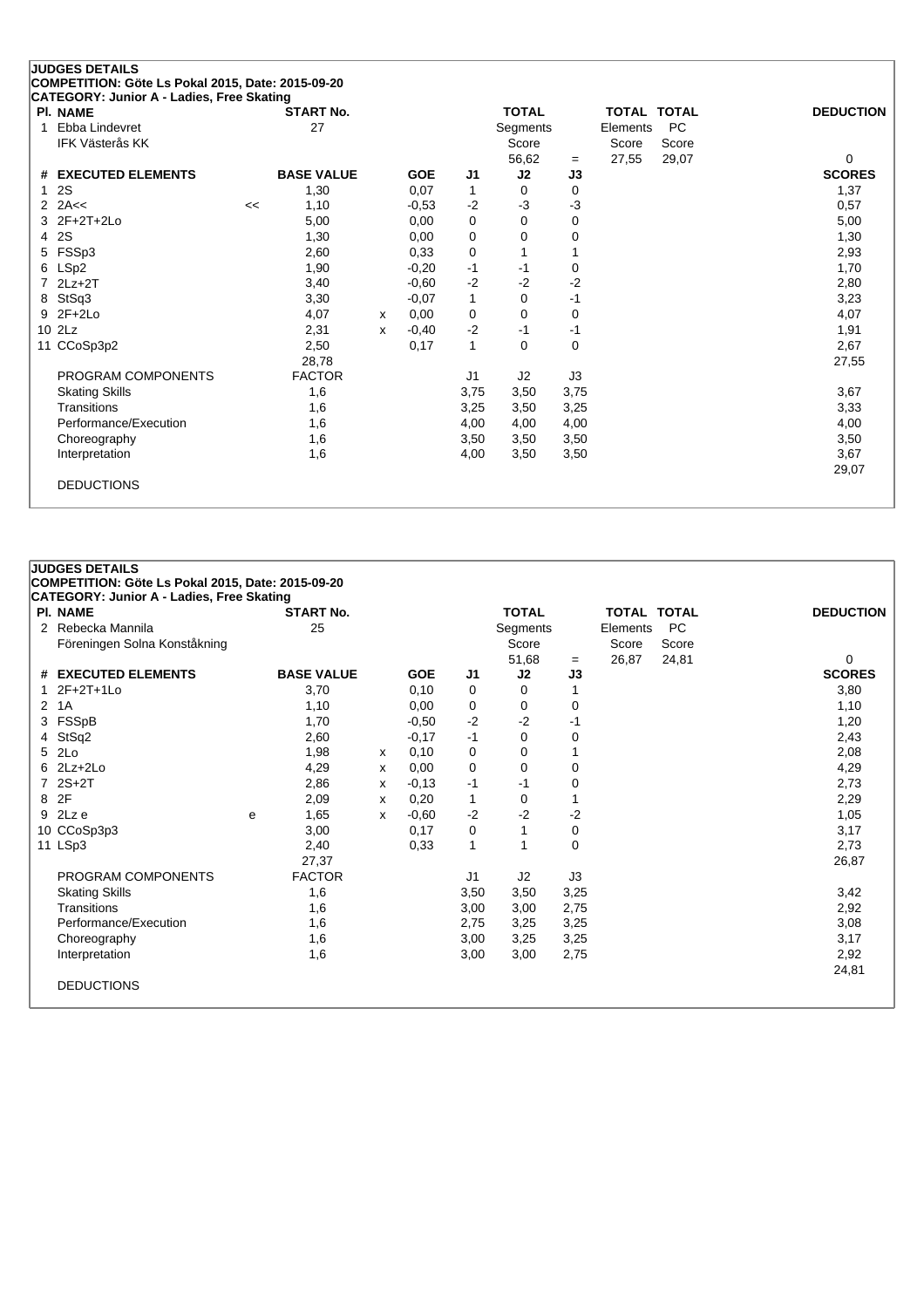| <b>PI. NAME</b>       | <b>START No.</b>  |   |            |                | <b>TOTAL</b>   |      | <b>TOTAL TOTAL</b> |           | <b>DEDUCTION</b> |
|-----------------------|-------------------|---|------------|----------------|----------------|------|--------------------|-----------|------------------|
| Lovisa Mattsson<br>3  | 26                |   |            |                | Segments       |      | Elements           | <b>PC</b> |                  |
| <b>KK Sollentuna</b>  |                   |   |            |                | Score          |      | Score              | Score     |                  |
|                       |                   |   |            |                | 50,93          | $=$  | 25,40              | 26,53     | 1                |
| # EXECUTED ELEMENTS   | <b>BASE VALUE</b> |   | <b>GOE</b> | J1             | J2             | J3   |                    |           | <b>SCORES</b>    |
| 1A<br>1               | 1,10              |   | 0,00       | 0              | 0              | 0    |                    |           | 1,10             |
| 2Lz+1A+SEQ<br>2       | 2,56              |   | $-0,30$    | $-2$           | -1             | 0    |                    |           | 2,26             |
| $2S+2Lo$<br>3         | 3,10              |   | $-0,90$    | $-3$           | $-3$           | $-3$ |                    |           | 2,20             |
| LSp2<br>4             | 1,90              |   | $-0,10$    | $-1$           | 0              | 0    |                    |           | 1,80             |
| 2Lo<br>5              | 1,80              |   | 0,00       | 0              | 0              | 0    |                    |           | 1,80             |
| 2F<br>6               | 1,90              |   | 0,00       | 0              | 0              | 0    |                    |           | 1,90             |
| FSSp4                 | 3,00              |   | 0,33       | 1              |                | 0    |                    |           | 3,33             |
| 2Lz<br>8              | 2,31              | X | 0,00       | 0              | 0              | 0    |                    |           | 2,31             |
| 2F+1Lo+2S<br>9        | 4,07              | x | $-0,10$    | 0              | $-1$           | 0    |                    |           | 3,97             |
| 10 CCoSp3p1           | 2,00              |   | $-0,20$    | $-1$           | $-1$           | 0    |                    |           | 1,80             |
| 11 StSq2              | 2,60              |   | 0,33       | $\mathbf{1}$   | 0              |      |                    |           | 2,93             |
|                       | 26,34             |   |            |                |                |      |                    |           | 25,40            |
| PROGRAM COMPONENTS    | <b>FACTOR</b>     |   |            | J <sub>1</sub> | J <sub>2</sub> | J3   |                    |           |                  |
| <b>Skating Skills</b> | 1,6               |   |            | 3,50           | 3,50           | 3,75 |                    |           | 3,58             |
| Transitions           | 1,6               |   |            | 3,00           | 3,25           | 3,50 |                    |           | 3,25             |
| Performance/Execution | 1,6               |   |            | 3,25           | 3,50           | 3,75 |                    |           | 3,50             |
| Choreography          | 1,6               |   |            | 3,00           | 3,25           | 3,25 |                    |           | 3,17             |
| Interpretation        | 1,6               |   |            | 3,00           | 3,25           | 3,00 |                    |           | 3,08             |
|                       |                   |   |            |                |                |      |                    |           | 26,53            |

#### **COMPETITION: Göte Ls Pokal 2015, Date: 2015-09-20 CATEGORY: Junior A - Ladies, Free Skating Pl. NAME START No. TOTAL TOTAL TOTAL DEDUCTION** 4 Kerstin Glantz **6 Segments** 5 Segments Elements PC Lidköpings KK Score Score Score Score Score Score Score Score Score Score Score Score Score Score Score Score Score Score Score Score Score Score Score Score Score Score Score Score Score Score Score Score Score Score Scor  $-$  24,48 24,67 0<br>J3 SCORES **# EXECUTED ELEMENTS BASE VALUE GOE J1 J2 J3 SCORES** 1 2Lz+2T 3,40 -0,40 -1 -1 -2 3,00 2 2A< <sup>&</sup>lt; 2,30 -1,17 -2 -3 -2 1,13 3 2F+1Lo+2S 3,70 -0,10 0 -1 0 3,60 4 FSSp3 2,60 0,00 0 0 0 2,60 5 2Lo 1,80 0,10 1 0 0 1,90 6 2Lz+2T 3,40 0,00 0 0 0 3,40 7 2F 2,09 <sup>x</sup> -0,20 -1 -1 0 1,89 8 2S 1,43 <sup>x</sup> -0,40 -2 -2 -2 1,03 9 CCoSp3p1 2,00 0,33 1 1 0 2,33 10 StSq2 2,60 -0,83 -2 -1 -2 1,77 11 LSp1 1,50 0,33 1 0 1 1,83 26,82 24,48 PROGRAM COMPONENTS FACTOR J1 J2 J3 Skating Skills 1,6 3,25 3,50 3,50 3,42 Transitions 1,6 3,00 3,00 2,75 2,92 Performance/Execution 1,6 2,75 3,25 3,25 3,08 3,08 3,17 3,17 3,17 3,17 3,17 3,17 Choreography 1,6 3,00 3,00 3,50 Interpretation 1,6 2,50 3,00 3,00 2,83

24,67

DEDUCTIONS

**JUDGES DETAILS**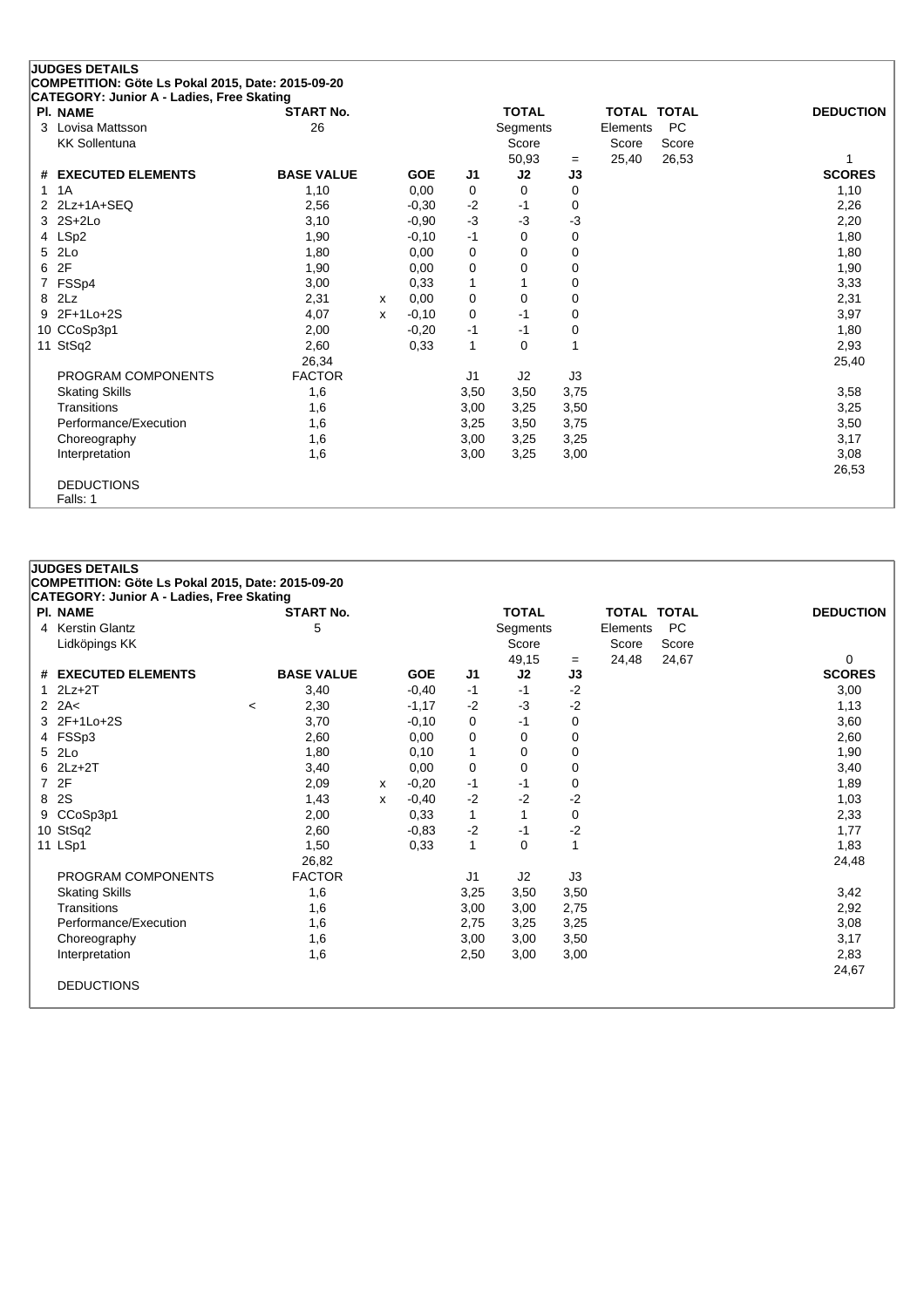| <b>JUDGES DETAILS</b>                             |                   |   |            |                |              |             |          |                    |                  |
|---------------------------------------------------|-------------------|---|------------|----------------|--------------|-------------|----------|--------------------|------------------|
| COMPETITION: Göte Ls Pokal 2015, Date: 2015-09-20 |                   |   |            |                |              |             |          |                    |                  |
| CATEGORY: Junior A - Ladies, Free Skating         |                   |   |            |                |              |             |          |                    |                  |
| <b>PI. NAME</b>                                   | <b>START No.</b>  |   |            |                | <b>TOTAL</b> |             |          | <b>TOTAL TOTAL</b> | <b>DEDUCTION</b> |
| Elin Attermo<br>5                                 | 8                 |   |            |                | Segments     |             | Elements | <b>PC</b>          |                  |
| <b>KK Sollentuna</b>                              |                   |   |            |                | Score        |             | Score    | Score              |                  |
|                                                   |                   |   |            |                | 47,30        | $=$         | 23,30    | 24,00              | 0                |
| <b>EXECUTED ELEMENTS</b><br>#                     | <b>BASE VALUE</b> |   | <b>GOE</b> | J <sub>1</sub> | J2           | J3          |          |                    | <b>SCORES</b>    |
| 2F<br>-1                                          | 1,90              |   | 0,10       | 1              | 0            | $\mathbf 0$ |          |                    | 2,00             |
| 1A<br>2                                           | 1,10              |   | 0,00       | 0              | $\Omega$     | $\mathbf 0$ |          |                    | 1,10             |
| $2Lz+2T$<br>3                                     | 3,40              |   | $-0,30$    | $-1$           | $-1$         | $-1$        |          |                    | 3,10             |
| $2S+2T$<br>4                                      | 2,60              |   | 0,07       | 1              | 0            | 0           |          |                    | 2,67             |
| FSSp4<br>5                                        | 3,00              |   | 0,07       | $-1$           | 1            | 0           |          |                    | 3,07             |
| $2F+Lo+2S$<br>6                                   | 3,20              |   | $-0,70$    | $-2$           | $-3$         | $-2$        |          |                    | 2,50             |
| LSp1<br>7                                         | 1,50              |   | 0,00       | 0              | $\Omega$     | $\Omega$    |          |                    | 1,50             |
| 2Lz<br>8                                          | 2,31              | x | 0,00       | 1              | $-1$         | 0           |          |                    | 2,31             |
| CCoSp2p1<br>9                                     | 1,70              |   | 0,17       | 1              | $\Omega$     | 0           |          |                    | 1,87             |
| 10 2Lo                                            | 1,98              | x | $-0,10$    | 0              | $-1$         | $\mathbf 0$ |          |                    | 1,88             |
| StSqB<br>11                                       | 1,50              |   | $-0,20$    | $-1$           | $\Omega$     | $-1$        |          |                    | 1,30             |
|                                                   | 24,19             |   |            |                |              |             |          |                    | 23,30            |
| PROGRAM COMPONENTS                                | <b>FACTOR</b>     |   |            | J1             | J2           | J3          |          |                    |                  |
| <b>Skating Skills</b>                             | 1,6               |   |            | 3,00           | 3,50         | 3,50        |          |                    | 3,33             |
| Transitions                                       | 1,6               |   |            | 3,00           | 3,00         | 2,75        |          |                    | 2,92             |
| Performance/Execution                             | 1,6               |   |            | 2,75           | 3,25         | 3,25        |          |                    | 3,08             |
| Choreography                                      | 1,6               |   |            | 2,50           | 3,00         | 3,50        |          |                    | 3,00             |
| Interpretation                                    | 1,6               |   |            | 2,50           | 2,75         | 2,75        |          |                    | 2,67             |
|                                                   |                   |   |            |                |              |             |          |                    | 24,00            |
| <b>DEDUCTIONS</b>                                 |                   |   |            |                |              |             |          |                    |                  |
|                                                   |                   |   |            |                |              |             |          |                    |                  |

# **JUDGES DETAILS COMPETITION: Göte Ls Pokal 2015, Date: 2015-09-20**

|   | CATEGORY: Junior A - Ladies, Free Skating |    |                   |   |            |              |              |      |                    |           |                  |
|---|-------------------------------------------|----|-------------------|---|------------|--------------|--------------|------|--------------------|-----------|------------------|
|   | PI. NAME                                  |    | <b>START No.</b>  |   |            |              | <b>TOTAL</b> |      | <b>TOTAL TOTAL</b> |           | <b>DEDUCTION</b> |
|   | 6 Elly Olsson                             |    | 17                |   |            |              | Segments     |      | Elements           | <b>PC</b> |                  |
|   | Örebro KK                                 |    |                   |   |            |              | Score        |      | Score              | Score     |                  |
|   |                                           |    |                   |   |            |              | 47,22        | $=$  | 23,29              | 24,93     |                  |
|   | # EXECUTED ELEMENTS                       |    | <b>BASE VALUE</b> |   | <b>GOE</b> | J1           | J2           | J3   |                    |           | <b>SCORES</b>    |
|   | $1 2F+2Lo$                                |    | 3,70              |   | $-0.90$    | $-3$         | $-3$         | -3   |                    |           | 2,80             |
|   | $2$ $2$ Lz                                |    | 2,10              |   | $-0,10$    | 0            | -1           | 0    |                    |           | 2,00             |
|   | 3 2S                                      |    | 1,30              |   | 0,07       | $\mathbf{1}$ | 0            | 0    |                    |           | 1,37             |
|   | 4 FSSp3                                   |    | 2,60              |   | 0,17       | 0            | 1            | 0    |                    |           | 2,77             |
|   | $5$ 2Lo+2T<<                              | << | 2,20              |   | $-0,70$    | $-1$         | $-3$         | -3   |                    |           | 1,50             |
|   | 6 LSp2                                    |    | 1,90              |   | 0,17       | 0            |              | 0    |                    |           | 2,07             |
|   | 7 2F+2T                                   |    | 3,52              | х | $-0.60$    | $-2$         | $-3$         | -1   |                    |           | 2,92             |
| 8 | 1A                                        |    | 1,21              | x | 0,07       | $\mathbf{1}$ | 0            | 0    |                    |           | 1,28             |
|   | 9 StSq2                                   |    | 2,60              |   | 0,00       | 1            | -1           | 0    |                    |           | 2,60             |
|   | 10 2Lz                                    |    | 2,31              | x | 0,00       | 0            | 0            | 0    |                    |           | 2,31             |
|   | 11 CCoSp2p1                               |    | 1,70              |   | $-0,03$    | 1            | $-2$         | 0    |                    |           | 1,67             |
|   |                                           |    | 25,14             |   |            |              |              |      |                    |           | 23,29            |
|   | PROGRAM COMPONENTS                        |    | <b>FACTOR</b>     |   |            | J1           | J2           | J3   |                    |           |                  |
|   | <b>Skating Skills</b>                     |    | 1,6               |   |            | 3,00         | 3,25         | 3,00 |                    |           | 3,08             |
|   | Transitions                               |    | 1,6               |   |            | 3,25         | 2,75         | 2,75 |                    |           | 2,92             |
|   | Performance/Execution                     |    | 1,6               |   |            | 3,50         | 3,25         | 3,25 |                    |           | 3,33             |
|   | Choreography                              |    | 1,6               |   |            | 3,00         | 3,25         | 3,50 |                    |           | 3,25             |
|   | Interpretation                            |    | 1,6               |   |            | 3,25         | 3,00         | 2,75 |                    |           | 3,00             |
|   |                                           |    |                   |   |            |              |              |      |                    |           | 24,93            |
|   | <b>DEDUCTIONS</b>                         |    |                   |   |            |              |              |      |                    |           |                  |
|   | Falls: 1                                  |    |                   |   |            |              |              |      |                    |           |                  |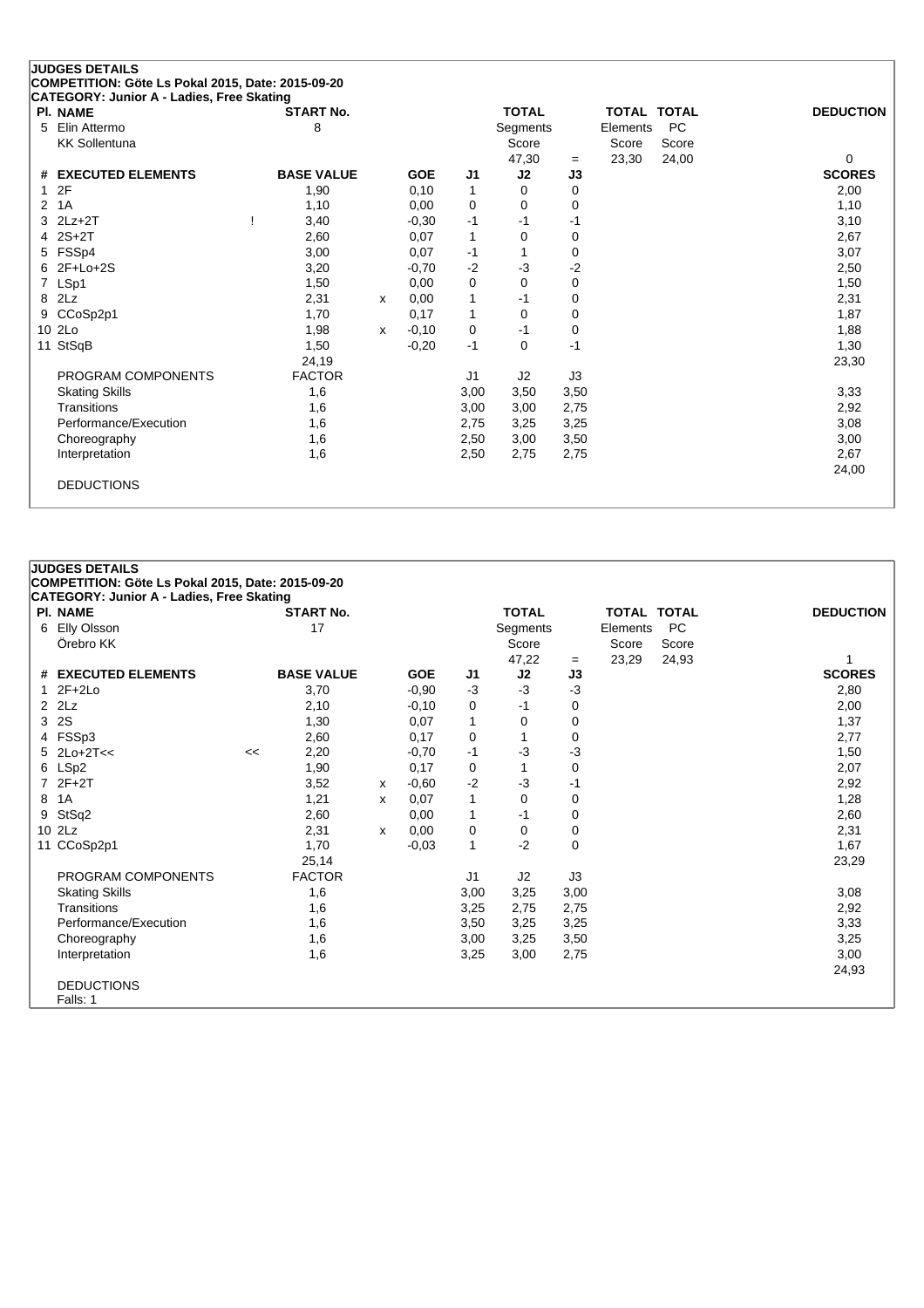|    | <b>JUDGES DETAILS</b>                                                                          |     |                   |   |            |                |                 |          |                    |           |                  |
|----|------------------------------------------------------------------------------------------------|-----|-------------------|---|------------|----------------|-----------------|----------|--------------------|-----------|------------------|
|    | COMPETITION: Göte Ls Pokal 2015, Date: 2015-09-20<br>CATEGORY: Junior A - Ladies, Free Skating |     |                   |   |            |                |                 |          |                    |           |                  |
|    | <b>PI. NAME</b>                                                                                |     | <b>START No.</b>  |   |            |                | <b>TOTAL</b>    |          | <b>TOTAL TOTAL</b> |           | <b>DEDUCTION</b> |
| 7  | Victoria Thai                                                                                  |     | 19                |   |            |                | <b>Segments</b> |          | Elements           | <b>PC</b> |                  |
|    | Konståkarna Borås                                                                              |     |                   |   |            |                | Score           |          | Score              | Score     |                  |
|    |                                                                                                |     |                   |   |            |                | 47,15           | $=$      | 21,68              | 25,47     | 0                |
|    | # EXECUTED ELEMENTS                                                                            |     | <b>BASE VALUE</b> |   | <b>GOE</b> | J1             | J2              | J3       |                    |           | <b>SCORES</b>    |
| 1. | 2Lo                                                                                            |     | 1,80              |   | 0,20       | $\mathbf{1}$   |                 | 0        |                    |           | 2,00             |
|    | 2 2S+2T                                                                                        |     | 2,60              |   | 0.00       | 0              | 0               | 0        |                    |           | 2,60             |
|    | CCoSp3p4                                                                                       |     | 3,50              |   | 0,00       | 0              | 0               | 0        |                    |           | 3,50             |
|    | $4$ $2F <$                                                                                     | <<  | 0,50              |   | $-0,23$    | $-2$           | $-2$            | $-3$     |                    |           | 0,27             |
|    | $5$ 2Lz $<$ e                                                                                  | < e | 1,40              |   | $-0.80$    | $-3$           | $-3$            | $-2$     |                    |           | 0,60             |
| 6  | $2T+1$ Lo $+1$ Lo                                                                              |     | 2,53              | X | $-0.07$    | 0              | $-1$            | 0        |                    |           | 2,46             |
| 7  | LSp2                                                                                           |     | 1,90              |   | 0,07       | 1              | 0               | $-1$     |                    |           | 1,97             |
| 8  | 2S                                                                                             |     | 1,43              | x | 0,07       | 0              |                 | 0        |                    |           | 1,50             |
| 9  | $1A+1A+SEQ$                                                                                    |     | 1,94              | x | 0,07       | 1              | 0               | 0        |                    |           | 2,01             |
|    | 10 FCCoSp3p1                                                                                   |     | 2,00              |   | 0,17       | $\mathbf{1}$   | 0               | 0        |                    |           | 2,17             |
|    | 11 StSq2                                                                                       |     | 2,60              |   | 0,00       | 0              | $\Omega$        | $\Omega$ |                    |           | 2,60             |
|    |                                                                                                |     | 22,20             |   |            |                |                 |          |                    |           | 21,68            |
|    | PROGRAM COMPONENTS                                                                             |     | <b>FACTOR</b>     |   |            | J <sub>1</sub> | J2              | J3       |                    |           |                  |
|    | <b>Skating Skills</b>                                                                          |     | 1,6               |   |            | 3,50           | 3,50            | 3,25     |                    |           | 3,42             |
|    | Transitions                                                                                    |     | 1,6               |   |            | 3,00           | 3,25            | 2,75     |                    |           | 3,00             |
|    | Performance/Execution                                                                          |     | 1,6               |   |            | 3,25           | 3,50            | 3,50     |                    |           | 3,42             |
|    | Choreography                                                                                   |     | 1,6               |   |            | 2,75           | 3,25            | 3,00     |                    |           | 3,00             |
|    | Interpretation                                                                                 |     | 1,6               |   |            | 3,50           | 3,25            | 2,50     |                    |           | 3,08             |
|    |                                                                                                |     |                   |   |            |                |                 |          |                    |           | 25,47            |
|    | <b>DEDUCTIONS</b>                                                                              |     |                   |   |            |                |                 |          |                    |           |                  |
|    |                                                                                                |     |                   |   |            |                |                 |          |                    |           |                  |

# **JUDGES DETAILS**

**COMPETITION: Göte Ls Pokal 2015, Date: 2015-09-20**

| PI. NAME              | <b>START No.</b>  |   |            |      | <b>TOTAL</b> |      | <b>TOTAL TOTAL</b> |           | <b>DEDUCTION</b> |
|-----------------------|-------------------|---|------------|------|--------------|------|--------------------|-----------|------------------|
| 8 Molly Samuelsson    | 22                |   |            |      | Segments     |      | Elements           | <b>PC</b> |                  |
| Uddevalla KF          |                   |   |            |      | Score        |      | Score              | Score     |                  |
|                       |                   |   |            |      | 47,14        | $=$  | 22,61              | 24,53     | 0                |
| # EXECUTED ELEMENTS   | <b>BASE VALUE</b> |   | <b>GOE</b> | J1   | J2           | J3   |                    |           | <b>SCORES</b>    |
| 12F                   | 1,90              |   | 0, 10      | 1    | 0            | 0    |                    |           | 2,00             |
| 2 2S+1Lo+2S           | 3,10              |   | $-0,07$    | 0    | -1           | 0    |                    |           | 3,03             |
| $3$ $2Lz+2T$          | 3,40              |   | $-0,10$    | 0    | -1           | 0    |                    |           | 3,30             |
| 4 2Lo                 | 1,80              |   | $-0,20$    | -1   | -1           | 0    |                    |           | 1,60             |
| 5 CCoSp3p2            | 2,50              |   | $-0,10$    | 0    | 0            | -1   |                    |           | 2,40             |
| $62F+2T$              | 3,52              | x | 0,00       | 0    | 0            | 0    |                    |           | 3,52             |
| 7 1A                  | 1,21              | x | 0,07       | 1    | 0            | 0    |                    |           | 1,28             |
| 8 2Lz                 | 2,31              | x | $-0,70$    | $-2$ | $-3$         | $-2$ |                    |           | 1,61             |
| 9 FSSp                | 0,00              |   | 0,00       | --   | $\sim$       | --   |                    |           | 0,00             |
| 10 StSq1              | 1,80              |   | $-0,40$    | $-2$ | $-1$         | -1   |                    |           | 1,40             |
| 11 LSp3               | 2,40              |   | 0,07       | 1    | 0            | $-1$ |                    |           | 2,47             |
|                       | 23,94             |   |            |      |              |      |                    |           | 22,61            |
| PROGRAM COMPONENTS    | <b>FACTOR</b>     |   |            | J1   | J2           | J3   |                    |           |                  |
| <b>Skating Skills</b> | 1,6               |   |            | 3,50 | 3,25         | 2,75 |                    |           | 3,17             |
| Transitions           | 1,6               |   |            | 3,00 | 3,25         | 2,25 |                    |           | 2,83             |
| Performance/Execution | 1,6               |   |            | 3,25 | 3,50         | 2,00 |                    |           | 2,92             |
| Choreography          | 1,6               |   |            | 3,50 | 3,50         | 3,00 |                    |           | 3,33             |
| Interpretation        | 1,6               |   |            | 3,25 | 3,25         | 2,75 |                    |           | 3,08             |
|                       |                   |   |            |      |              |      |                    |           | 24,53            |
| <b>DEDUCTIONS</b>     |                   |   |            |      |              |      |                    |           |                  |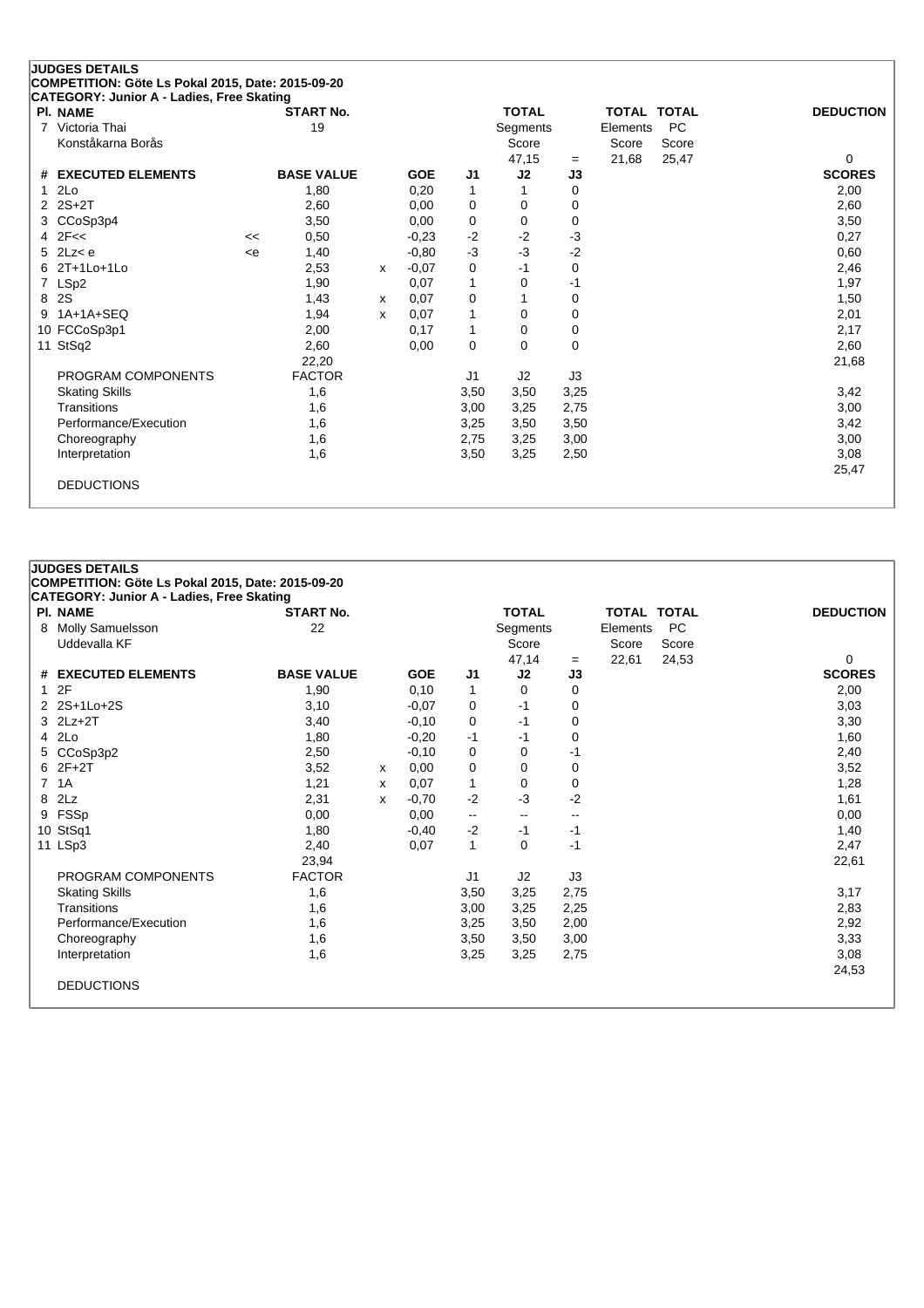| CATEGORY: Junior A - Ladies, Free Skating<br><b>PI. NAME</b> |                          | <b>START No.</b>  |   |            |              | <b>TOTAL</b> |          | <b>TOTAL TOTAL</b> |           | <b>DEDUCTION</b> |
|--------------------------------------------------------------|--------------------------|-------------------|---|------------|--------------|--------------|----------|--------------------|-----------|------------------|
| Greta Lundkvist<br>9                                         |                          | 18                |   |            |              | Segments     |          | Elements           | <b>PC</b> |                  |
| Lidköpings KK                                                |                          |                   |   |            |              | Score        |          | Score              | Score     |                  |
|                                                              |                          |                   |   |            |              | 46,61        | $=$      | 22,21              | 24,40     | 0                |
| # EXECUTED ELEMENTS                                          |                          | <b>BASE VALUE</b> |   | <b>GOE</b> | J1           | J2           | J3       |                    |           | <b>SCORES</b>    |
| 1A<br>1.                                                     |                          | 1,10              |   | 0,07       | 1            | 0            | 0        |                    |           | 1,17             |
| 2Lz+2Lo<+1Lo<br>2                                            | $\overline{\phantom{0}}$ | 3,90              |   | $-0.50$    | $-2$         | -1           | $-2$     |                    |           | 3,40             |
| 2S<br>3                                                      |                          | 1,30              |   | $-0.07$    | 0            | $\Omega$     | $-1$     |                    |           | 1,23             |
| FSSp1+V<br>4                                                 | V                        | 1,40              |   | $-0,20$    | $-1$         | -1           | 0        |                    |           | 1,20             |
| 2F<br>5                                                      |                          | 1,90              |   | 0.00       | $\mathbf{1}$ | 0            | -1       |                    |           | 1,90             |
| $2F+1T$<br>6                                                 |                          | 2,30              |   | $-0,40$    | $-2$         | $-2$         | $\Omega$ |                    |           | 1,90             |
| $2Lz+1T$                                                     |                          | 2,75              | x | $-0,10$    | 0            | $-1$         | 0        |                    |           | 2,65             |
| 8 LSp3                                                       |                          | 2,40              |   | 0,33       | $\mathbf{1}$ |              | 0        |                    |           | 2,73             |
| StSq1<br>9                                                   |                          | 1,80              |   | $-0,10$    | $-1$         | 0            | 0        |                    |           | 1,70             |
| 10 2S                                                        |                          | 1,43              | x | 0,00       | 0            | 0            | 0        |                    |           | 1,43             |
| 11 CCoSp3p3                                                  |                          | 3,00              |   | $-0,10$    | $-1$         | 0            | $\Omega$ |                    |           | 2,90             |
|                                                              |                          | 23,28             |   |            |              |              |          |                    |           | 22,21            |
| PROGRAM COMPONENTS                                           |                          | <b>FACTOR</b>     |   |            | J1           | J2           | J3       |                    |           |                  |
| <b>Skating Skills</b>                                        |                          | 1,6               |   |            | 3,25         | 3,50         | 3,00     |                    |           | 3,25             |
| Transitions                                                  |                          | 1,6               |   |            | 3,00         | 3,25         | 3,25     |                    |           | 3,17             |
| Performance/Execution                                        |                          | 1,6               |   |            | 2,75         | 3,50         | 3,25     |                    |           | 3,17             |
| Choreography                                                 |                          | 1,6               |   |            | 3,00         | 3,25         | 3,00     |                    |           | 3,08             |
| Interpretation                                               |                          | 1,6               |   |            | 2,25         | 3,00         | 2,50     |                    |           | 2,58             |
|                                                              |                          |                   |   |            |              |              |          |                    |           | 24,40            |

| <b>JUDGES DETAILS</b>                             |    |                   |   |            |              |              |          |                    |           |                  |
|---------------------------------------------------|----|-------------------|---|------------|--------------|--------------|----------|--------------------|-----------|------------------|
| COMPETITION: Göte Ls Pokal 2015, Date: 2015-09-20 |    |                   |   |            |              |              |          |                    |           |                  |
| <b>CATEGORY: Junior A - Ladies, Free Skating</b>  |    |                   |   |            |              |              |          |                    |           |                  |
| <b>PI. NAME</b>                                   |    | <b>START No.</b>  |   |            |              | <b>TOTAL</b> |          | <b>TOTAL TOTAL</b> |           | <b>DEDUCTION</b> |
| 10 Alisa Jonsson-Shimada                          |    | 21                |   |            |              | Segments     |          | Elements           | <b>PC</b> |                  |
| Konståkarna Borås                                 |    |                   |   |            |              | Score        |          | Score              | Score     |                  |
|                                                   |    |                   |   |            |              | 46,53        | $=$      | 21,67              | 25,86     |                  |
| # EXECUTED ELEMENTS                               |    | <b>BASE VALUE</b> |   | <b>GOE</b> | J1           | J2           | J3       |                    |           | <b>SCORES</b>    |
| 12F                                               |    | 1,90              |   | 0,30       | $\mathbf 1$  |              | 1        |                    |           | 2,20             |
| $2$ 1Lz+2T                                        |    | 1,90              |   | 0,00       | 0            | 0            | 0        |                    |           | 1,90             |
| 3 FCSSp4                                          |    | 3,00              |   | 0.00       | 0            | 0            | 0        |                    |           | 3,00             |
| 4 1A                                              |    | 1,10              |   | 0,13       | $\mathbf{1}$ | 0            |          |                    |           | 1,23             |
| 5 2Lo                                             |    | 1,80              |   | 0,00       | 0            | 0            | 0        |                    |           | 1,80             |
| 6 LSp3                                            |    | 2,40              |   | $-0,20$    | $-2$         | 0            | 0        |                    |           | 2,20             |
| 7 2S                                              |    | 1,43              | x | 0,00       | 0            | 0            | 0        |                    |           | 1,43             |
| 8 2Lo<<                                           | << | 0,55              | x | $-0,27$    | $-2$         | $-3$         | -3       |                    |           | 0,28             |
| 9 2F                                              |    | 2,09              | x | $-0,90$    | $-3$         | $-3$         | -3       |                    |           | 1,19             |
| 10 StSq2                                          |    | 2,60              |   | 0,17       | 1            | 0            | 0        |                    |           | 2,77             |
| 11 CCoSp3p4                                       |    | 3,50              |   | 0,17       | $\mathbf{1}$ | $\Omega$     | $\Omega$ |                    |           | 3,67             |
|                                                   |    | 22,27             |   |            |              |              |          |                    |           | 21,67            |
| PROGRAM COMPONENTS                                |    | <b>FACTOR</b>     |   |            | J1           | J2           | J3       |                    |           |                  |
| <b>Skating Skills</b>                             |    | 1,6               |   |            | 3,50         | 3,50         | 3,50     |                    |           | 3,50             |
| Transitions                                       |    | 1,6               |   |            | 3,00         | 2,75         | 2,75     |                    |           | 2,83             |
| Performance/Execution                             |    | 1,6               |   |            | 3,50         | 3,50         | 3,25     |                    |           | 3,42             |
| Choreography                                      |    | 1,6               |   |            | 3,25         | 3,25         | 3,50     |                    |           | 3,33             |
| Interpretation                                    |    | 1,6               |   |            | 3,00         | 3,25         | 3,00     |                    |           | 3,08             |
|                                                   |    |                   |   |            |              |              |          |                    |           | 25,86            |
| <b>DEDUCTIONS</b>                                 |    |                   |   |            |              |              |          |                    |           |                  |
| Falls: 1                                          |    |                   |   |            |              |              |          |                    |           |                  |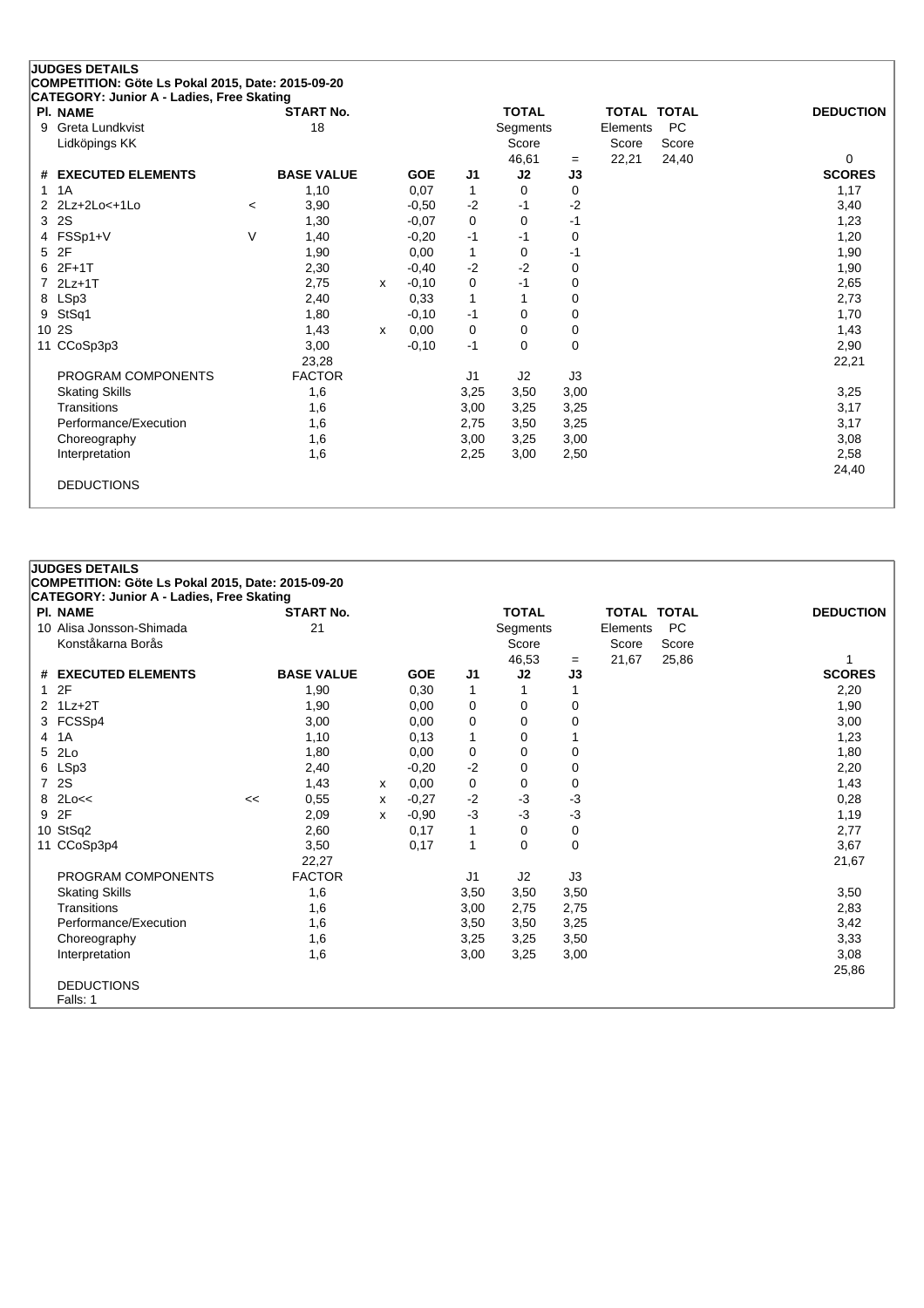|                | <b>JUDGES DETAILS</b>                                                                          |         |                   |   |            |             |              |          |                    |           |                  |
|----------------|------------------------------------------------------------------------------------------------|---------|-------------------|---|------------|-------------|--------------|----------|--------------------|-----------|------------------|
|                | COMPETITION: Göte Ls Pokal 2015, Date: 2015-09-20<br>CATEGORY: Junior A - Ladies, Free Skating |         |                   |   |            |             |              |          |                    |           |                  |
|                | <b>PI. NAME</b>                                                                                |         | <b>START No.</b>  |   |            |             | <b>TOTAL</b> |          | <b>TOTAL TOTAL</b> |           | <b>DEDUCTION</b> |
|                | 11 Ellen Andersson                                                                             |         | 24                |   |            |             | Segments     |          | Elements           | <b>PC</b> |                  |
|                | Mariestads KK                                                                                  |         |                   |   |            |             | Score        |          | Score              | Score     |                  |
|                |                                                                                                |         |                   |   |            |             | 45,55        | $=$      | 21,95              | 23,60     | 0                |
|                | # EXECUTED ELEMENTS                                                                            |         | <b>BASE VALUE</b> |   | <b>GOE</b> | J1          | J2           | J3       |                    |           | <b>SCORES</b>    |
| 1.             | $1\text{L}z$                                                                                   |         | 0,60              |   | $-0,23$    | $-2$        | $-3$         | $-2$     |                    |           | 0,37             |
| $\overline{2}$ | 1A                                                                                             |         | 1,10              |   | 0.07       | 1           | 0            | 0        |                    |           | 1,17             |
| 3              | CCoSp3p1                                                                                       |         | 2,00              |   | 0,00       | 0           | 0            | 0        |                    |           | 2,00             |
| 4              | $2F+2T$                                                                                        |         | 3,20              |   | $-0,10$    | 0           | $-1$         | 0        |                    |           | 3,10             |
| 5.             | 2Lo                                                                                            |         | 1,80              |   | 0,10       | 1           | 0            | 0        |                    |           | 1,90             |
| 6              | FSSp1                                                                                          |         | 2,00              |   | $-0,20$    | $-1$        | -1           | 0        |                    |           | 1,80             |
|                | StSq2                                                                                          |         | 2,60              |   | 0,00       | 0           | 0            | 0        |                    |           | 2,60             |
| 8              | $2F+2T<$                                                                                       | $\prec$ | 3,08              | x | $-0,50$    | $-2$        | $-1$         | $-2$     |                    |           | 2,58             |
| 9              | 2Lo                                                                                            |         | 1,98              | x | 0,10       | 0           |              | 0        |                    |           | 2,08             |
|                | 10 2S+Lo+2S<                                                                                   | $\,<$   | 2,42              | x | $-0,47$    | $-2$        | $-3$         | $-2$     |                    |           | 1,95             |
|                | 11 LSp3                                                                                        |         | 2,40              |   | 0,00       | $\mathbf 0$ | $\Omega$     | $\Omega$ |                    |           | 2,40             |
|                |                                                                                                |         | 23,18             |   |            |             |              |          |                    |           | 21,95            |
|                | PROGRAM COMPONENTS                                                                             |         | <b>FACTOR</b>     |   |            | J1          | J2           | J3       |                    |           |                  |
|                | <b>Skating Skills</b>                                                                          |         | 1,6               |   |            | 3,25        | 3,25         | 3,00     |                    |           | 3,17             |
|                | Transitions                                                                                    |         | 1,6               |   |            | 3,00        | 3,00         | 2,50     |                    |           | 2,83             |
|                | Performance/Execution                                                                          |         | 1,6               |   |            | 3,00        | 3,50         | 3,00     |                    |           | 3,17             |
|                | Choreography                                                                                   |         | 1,6               |   |            | 2,50        | 3,25         | 3,25     |                    |           | 3,00             |
|                | Interpretation                                                                                 |         | 1,6               |   |            | 2,25        | 3,25         | 2,25     |                    |           | 2,58             |
|                |                                                                                                |         |                   |   |            |             |              |          |                    |           | 23,60            |
|                | <b>DEDUCTIONS</b>                                                                              |         |                   |   |            |             |              |          |                    |           |                  |
|                |                                                                                                |         |                   |   |            |             |              |          |                    |           |                  |

### **JUDGES DETAILS COMPETITION: Göte Ls Pokal 2015, Date: 2015-09-20 CATEGORY: Junior A - Ladies, Free Skating Pl. NAME START No. TOTAL TOTAL TOTAL DEDUCTION** 12 Julia Thorslund **12 Julia Thorslund 6** Segments Elements PC Uppsala Allmänna KK<br>
Uppsala Allmänna KK<br>
25.60

25.60

25.60

25.60

25.60

25.60

25.60

25.60

25.60

25.60

25.60

25.60

25.60

25.60

25.60

25.60

25.60

25.60

25.60

25.60

25.60

25.60

25.60

25.60

25.60

25.60  $-$  19,82 25,60 0<br>J3 SCORES **# EXECUTED ELEMENTS BASE VALUE GOE J1 J2 J3 SCORES** 1  $2F+2T<+2T<$   $<<$  3,20  $-0.80$   $-2$   $-3$   $-3$ 2 1A 1,10 0,00 0 0 0 1,10  $3$  2Lz  $2,10$   $-0,10$   $0$   $-1$   $0$   $-1$   $0$   $2,00$ 4 StSqB 1,50 0,17 0 0 1 1,67 5 FCCoSp2p2+V V 1,40 0,33 1 1 0 1,73 6 2S 1,43 <sup>x</sup> 0,00 0 0 0 1,43 7 2F< <sup>&</sup>lt; 1,54 <sup>x</sup> -0,50 -2 -1 -2 1,04 8 2S+2Lo 3,41 <sup>x</sup> -0,10 0 -1 0 3,31 9 2Lz 2,31 <sup>x</sup> -0,20 -1 -1 0 2,11 10 LSp1 1,50 0,33 1 0 1 1,83 11 CCoSp2p1 1,70 -0,50 -2 -2 -1 1,20 21,19 19,82 PROGRAM COMPONENTS FACTOR J1 J2 J3 Skating Skills 1,6 3,50 3,50 3,25 3,42 Transitions 1,6 3,50 3,25 3,00 3,25 Performance/Execution 1,6 3,00 3,25 3,50 3,25 3,50 3,25 3,50 3,25 3,25 3,60 3,25 3,25 3,25 3,00 3,25 3,08 3,25 Choreography 1,6 3,25 3,25 2,75 3,08 Interpretation 1,6 2,75 3,00 3,25 3,00 25,60 DEDUCTIONS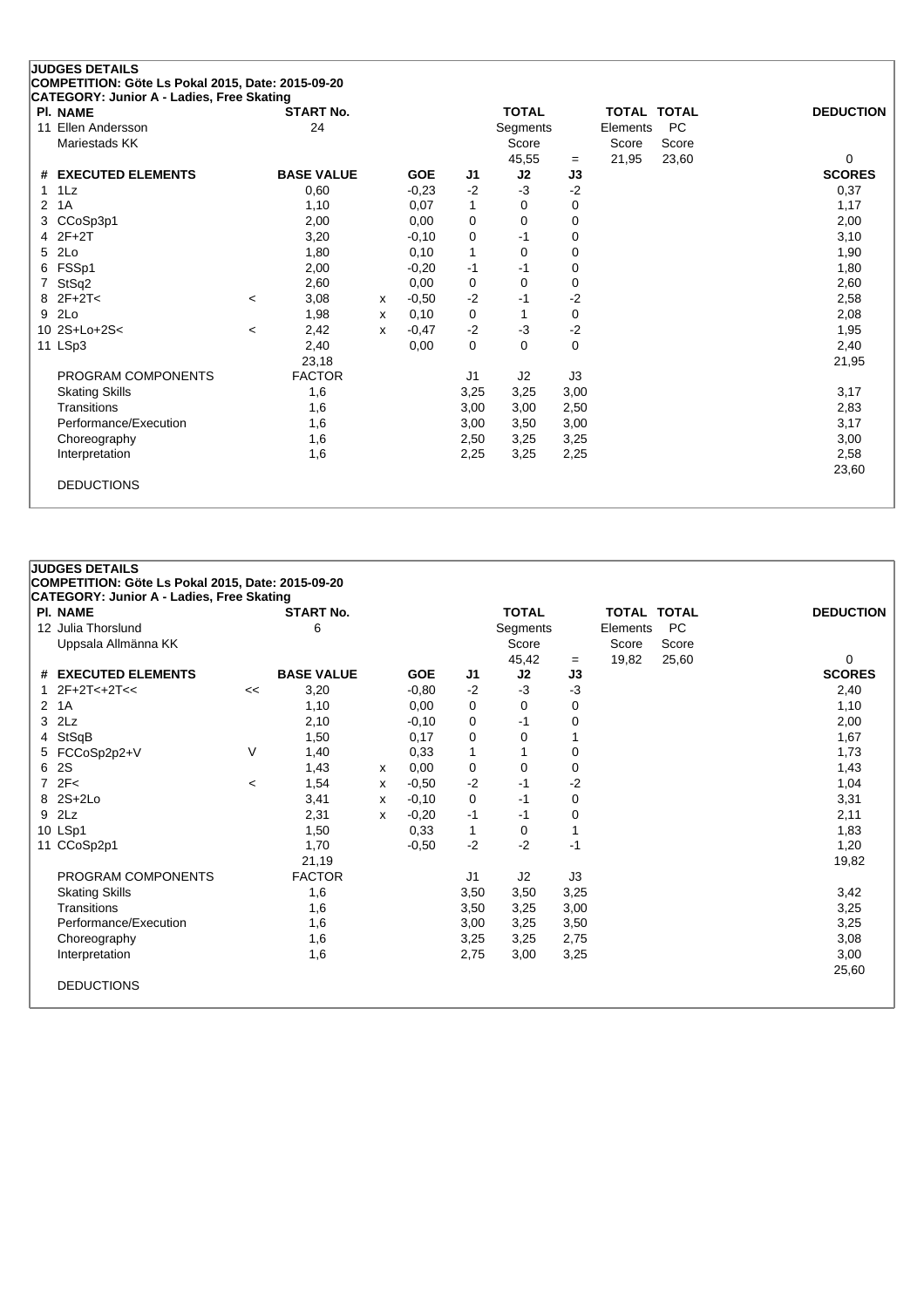|   | <b>JUDGES DETAILS</b>                             |    |                   |   |            |                |              |           |                    |           |                                 |
|---|---------------------------------------------------|----|-------------------|---|------------|----------------|--------------|-----------|--------------------|-----------|---------------------------------|
|   | COMPETITION: Göte Ls Pokal 2015, Date: 2015-09-20 |    |                   |   |            |                |              |           |                    |           |                                 |
|   | CATEGORY: Junior A - Ladies, Free Skating         |    |                   |   |            |                |              |           |                    |           |                                 |
|   | <b>PI. NAME</b>                                   |    | <b>START No.</b>  |   |            |                | <b>TOTAL</b> |           | <b>TOTAL TOTAL</b> |           | <b>DEDUCTION</b>                |
|   | 13 Ellen Nyman                                    |    | 20                |   |            |                | Segments     |           | Elements           | <b>PC</b> |                                 |
|   | KK Trollhättan-Vänersborg                         |    |                   |   |            |                | Score        |           | Score              | Score     |                                 |
|   | # EXECUTED ELEMENTS                               |    | <b>BASE VALUE</b> |   | <b>GOE</b> | J1             | 44,75<br>J2  | $=$<br>J3 | 20,74              | 26,01     | $\overline{2}$<br><b>SCORES</b> |
|   | $2F+Lo+2S$                                        |    | 3,20              |   | $-0,50$    | $-1$           | $-3$         | -1        |                    |           | 2,70                            |
|   | 2 2Lo+1A+SEQ                                      |    | 2,32              |   | 0,00       | 0              | 0            | 0         |                    |           | 2,32                            |
|   | 3 FCSp2                                           |    | 2,30              |   | 0,33       | $\mathbf{1}$   |              | 0         |                    |           | 2,63                            |
| 4 | 2Lo                                               |    | 1,80              |   | 0,00       | 0              | 0            | 0         |                    |           | 1,80                            |
|   | $5$ 2S+2T                                         |    | 2,60              |   | $-0.60$    | $-3$           | -3           | $-3$      |                    |           | 2,00                            |
| 6 | 1A                                                |    | 1,21              | x | 0,00       | 0              | $\Omega$     | 0         |                    |           | 1,21                            |
|   | CCoSp3p3                                          |    | 3,00              |   | 0,33       | $\overline{2}$ | 0            | 0         |                    |           | 3,33                            |
|   | 8 StSq1                                           |    | 1,80              |   | 0,17       | 0              | 0            |           |                    |           | 1,97                            |
| 9 | 2T                                                |    | 1,43              | x | $-0.60$    | $-3$           | $-3$         | $-3$      |                    |           | 0,83                            |
|   | 10 LSp1                                           |    | 1,50              |   | 0,17       | $\mathbf{1}$   | 0            | 0         |                    |           | 1,67                            |
|   | 11 $2F<<$                                         | << | 0,55              | x | $-0,27$    | $-2$           | $-3$         | $-3$      |                    |           | 0,28                            |
|   |                                                   |    | 21,71             |   |            |                |              |           |                    |           | 20,74                           |
|   | PROGRAM COMPONENTS                                |    | <b>FACTOR</b>     |   |            | J <sub>1</sub> | J2           | J3        |                    |           |                                 |
|   | <b>Skating Skills</b>                             |    | 1,6               |   |            | 3,25           | 3,50         | 3,50      |                    |           | 3,42                            |
|   | Transitions                                       |    | 1,6               |   |            | 2,75           | 3,25         | 2,75      |                    |           | 2,92                            |
|   | Performance/Execution                             |    | 1,6               |   |            | 3,00           | 3,25         | 3,75      |                    |           | 3,33                            |
|   | Choreography                                      |    | 1,6               |   |            | 3,50           | 3,50         | 3,25      |                    |           | 3,42                            |
|   | Interpretation                                    |    | 1,6               |   |            | 3,00           | 3,00         | 3,50      |                    |           | 3,17                            |
|   |                                                   |    |                   |   |            |                |              |           |                    |           | 26,01                           |
|   | <b>DEDUCTIONS</b>                                 |    |                   |   |            |                |              |           |                    |           |                                 |
|   | Falls: 2                                          |    |                   |   |            |                |              |           |                    |           |                                 |

| <b>JUDGES DETAILS</b>                             |    |                   |   |            |                |              |      |                    |           |                  |
|---------------------------------------------------|----|-------------------|---|------------|----------------|--------------|------|--------------------|-----------|------------------|
| COMPETITION: Göte Ls Pokal 2015, Date: 2015-09-20 |    |                   |   |            |                |              |      |                    |           |                  |
| <b>CATEGORY: Junior A - Ladies, Free Skating</b>  |    |                   |   |            |                |              |      |                    |           |                  |
| <b>PI. NAME</b>                                   |    | <b>START No.</b>  |   |            |                | <b>TOTAL</b> |      | <b>TOTAL TOTAL</b> |           | <b>DEDUCTION</b> |
| 14 Emma Edvardsson                                |    | 28                |   |            |                | Segments     |      | Elements           | <b>PC</b> |                  |
| Uddevalla KF                                      |    |                   |   |            |                | Score        |      | Score              | Score     |                  |
|                                                   |    |                   |   |            |                | 44,47        | $=$  | 21,26              | 25,21     | $\overline{2}$   |
| # EXECUTED ELEMENTS                               |    | <b>BASE VALUE</b> |   | <b>GOE</b> | J <sub>1</sub> | J2           | J3   |                    |           | <b>SCORES</b>    |
| $1 \t1F$                                          |    | 0,50              |   | 0,00       | 0              | $\Omega$     | 0    |                    |           | 0,50             |
| $2$ $2$ Lz                                        |    | 2,10              |   | $-0.90$    | $-3$           | $-3$         | -3   |                    |           | 1,20             |
| 3 2Lo+1Lo+2S                                      |    | 3,60              |   | $-0,10$    | 0              | $-1$         | 0    |                    |           | 3,50             |
| 4 FCCoSp3p4                                       |    | 3,50              |   | $-0,20$    | 0              | -1           | -1   |                    |           | 3,30             |
| 5 2F                                              |    | 1,90              |   | 0,10       | 1              | 0            | 0    |                    |           | 2,00             |
| $6$ 2S+2Lo<<                                      | << | 1,98              | x | $-0.60$    | $-3$           | $-3$         | -3   |                    |           | 1,38             |
| 1A+1A+SEQ                                         |    | 1,94              | X | 0,00       | 0              | 0            | 0    |                    |           | 1,94             |
| 8 LSp2                                            |    | 1,90              |   | $-0,10$    | -1             | 0            | 0    |                    |           | 1,80             |
| 9 2Lz                                             |    | 2,31              | x | $-0.90$    | $-3$           | $-3$         | -3   |                    |           | 1,41             |
| 10 CCoSp2p2                                       |    | 2,00              |   | $-0,20$    | $-1$           | -1           | 0    |                    |           | 1,80             |
| 11 StSq2                                          |    | 2,60              |   | $-0,17$    | $-1$           | $\Omega$     | 0    |                    |           | 2,43             |
|                                                   |    | 24,33             |   |            |                |              |      |                    |           | 21,26            |
| PROGRAM COMPONENTS                                |    | <b>FACTOR</b>     |   |            | J <sub>1</sub> | J2           | J3   |                    |           |                  |
| <b>Skating Skills</b>                             |    | 1,6               |   |            | 3,50           | 3,50         | 3,50 |                    |           | 3,50             |
| Transitions                                       |    | 1,6               |   |            | 3,25           | 3,25         | 3,00 |                    |           | 3,17             |
| Performance/Execution                             |    | 1,6               |   |            | 3,00           | 3,25         | 2,50 |                    |           | 2,92             |
| Choreography                                      |    | 1,6               |   |            | 3,50           | 3,50         | 2,75 |                    |           | 3,25             |
| Interpretation                                    |    | 1,6               |   |            | 3,00           | 3,25         | 2,50 |                    |           | 2,92             |
|                                                   |    |                   |   |            |                |              |      |                    |           | 25,21            |
| <b>DEDUCTIONS</b>                                 |    |                   |   |            |                |              |      |                    |           |                  |
| Falls: 2                                          |    |                   |   |            |                |              |      |                    |           |                  |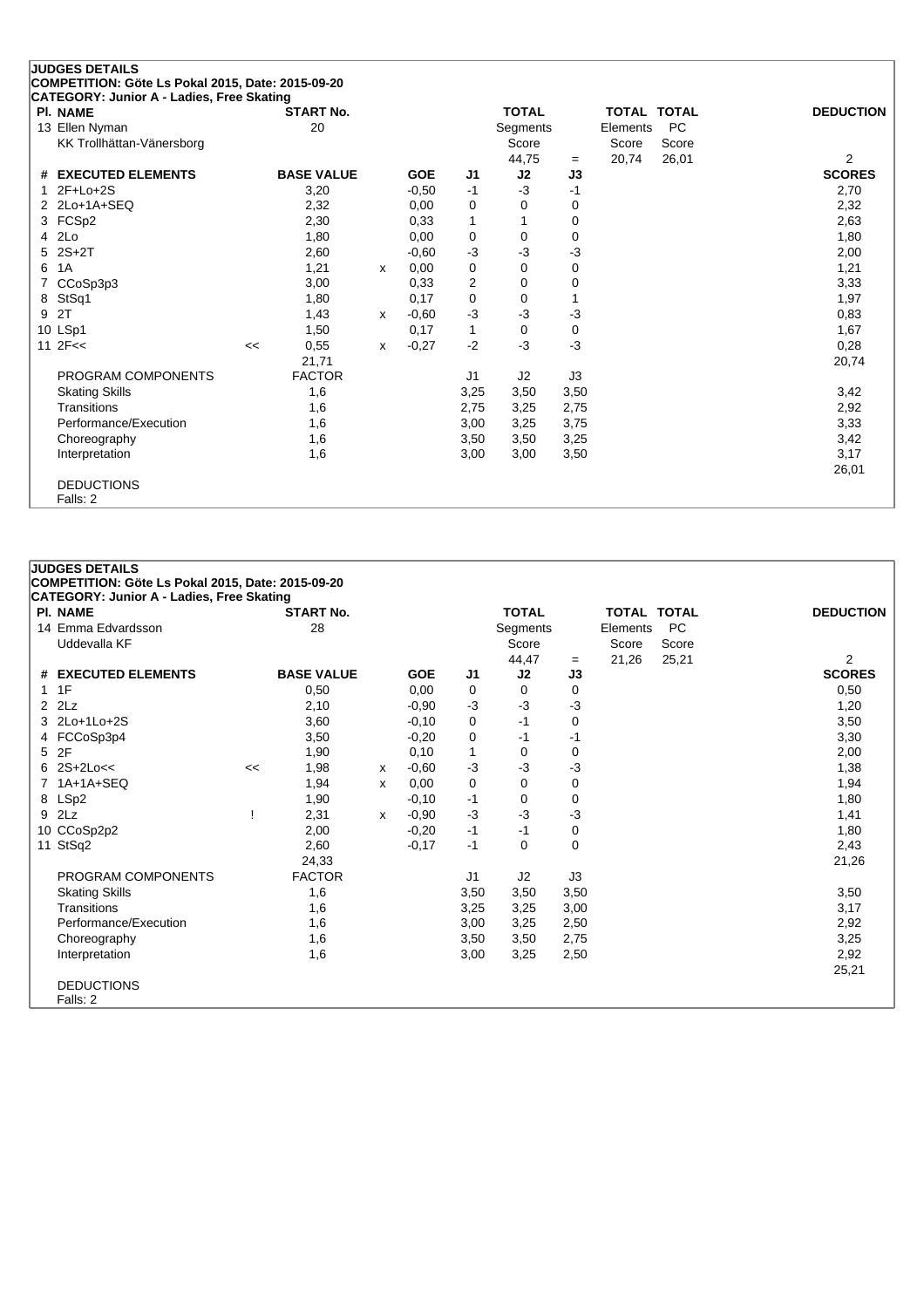|   | <b>JUDGES DETAILS</b>                                                                          |    |                   |   |            |                |              |      |                    |           |                  |
|---|------------------------------------------------------------------------------------------------|----|-------------------|---|------------|----------------|--------------|------|--------------------|-----------|------------------|
|   | COMPETITION: Göte Ls Pokal 2015, Date: 2015-09-20<br>CATEGORY: Junior A - Ladies, Free Skating |    |                   |   |            |                |              |      |                    |           |                  |
|   | <b>PI. NAME</b>                                                                                |    | <b>START No.</b>  |   |            |                | <b>TOTAL</b> |      | <b>TOTAL TOTAL</b> |           | <b>DEDUCTION</b> |
|   | 15 Molly Joborn                                                                                |    | 12                |   |            |                | Segments     |      | Elements           | <b>PC</b> |                  |
|   | <b>IFK Västerås KK</b>                                                                         |    |                   |   |            |                | Score        |      | Score              | Score     |                  |
|   |                                                                                                |    |                   |   |            |                | 44,06        | $=$  | 22,07              | 21,99     | 0                |
|   | # EXECUTED ELEMENTS                                                                            |    | <b>BASE VALUE</b> |   | <b>GOE</b> | J1             | J2           | J3   |                    |           | <b>SCORES</b>    |
|   | $2S+2Lo$                                                                                       |    | 3,10              |   | 0,00       | 0              | 0            | 0    |                    |           | 3,10             |
| 2 | FSSp3                                                                                          |    | 2,60              |   | 0,33       | 1              |              | 0    |                    |           | 2,93             |
| 3 | 1Lz                                                                                            |    | 0,60              |   | 0,00       | 0              | 0            | 0    |                    |           | 0,60             |
| 4 | 2F                                                                                             |    | 1,90              |   | 0,10       | 1              | 0            | 0    |                    |           | 2,00             |
| 5 | LSp4                                                                                           |    | 2,70              |   | 0,33       | 1              |              | 0    |                    |           | 3,03             |
| 6 | 1A                                                                                             |    | 1,10              |   | 0,00       | 0              | 0            | 0    |                    |           | 1,10             |
|   | $2S+2T+1T$                                                                                     |    | 3,30              | x | $-0.40$    | $-2$           | $-2$         | -2   |                    |           | 2,90             |
| 8 | 1F                                                                                             |    | 0,55              | x | $-0,10$    | $-1$           | $-2$         | 0    |                    |           | 0,45             |
| 9 | StSq2                                                                                          |    | 2,60              |   | $-0.67$    | $-2$           | $-1$         | $-1$ |                    |           | 1,93             |
|   | 10 1A+2Lo<<                                                                                    | << | 1,76              | x | $-0.53$    | $-2$           | $-3$         | $-3$ |                    |           | 1,23             |
|   | 11 CCoSp3p3                                                                                    |    | 3,00              |   | $-0,20$    | $-1$           | $-1$         | 0    |                    |           | 2,80             |
|   |                                                                                                |    | 23,21             |   |            |                |              |      |                    |           | 22,07            |
|   | PROGRAM COMPONENTS                                                                             |    | <b>FACTOR</b>     |   |            | J <sub>1</sub> | J2           | J3   |                    |           |                  |
|   | <b>Skating Skills</b>                                                                          |    | 1,6               |   |            | 3,00           | 3,50         | 2,75 |                    |           | 3,08             |
|   | Transitions                                                                                    |    | 1,6               |   |            | 3,00           | 3,00         | 2,00 |                    |           | 2,67             |
|   | Performance/Execution                                                                          |    | 1,6               |   |            | 2,50           | 3,25         | 2,75 |                    |           | 2,83             |
|   | Choreography                                                                                   |    | 1,6               |   |            | 2,75           | 3,25         | 2,50 |                    |           | 2,83             |
|   | Interpretation                                                                                 |    | 1,6               |   |            | 2,25           | 3,00         | 1,75 |                    |           | 2,33             |
|   |                                                                                                |    |                   |   |            |                |              |      |                    |           | 21,99            |
|   | <b>DEDUCTIONS</b>                                                                              |    |                   |   |            |                |              |      |                    |           |                  |
|   |                                                                                                |    |                   |   |            |                |              |      |                    |           |                  |

#### **JUDGES DETAILS**

**COMPETITION: Göte Ls Pokal 2015, Date: 2015-09-20**

| PI. NAME              |    | <b>START No.</b>  |   |            |                | <b>TOTAL</b> |      | TOTAL TOTAL |           | <b>DEDUCTION</b> |
|-----------------------|----|-------------------|---|------------|----------------|--------------|------|-------------|-----------|------------------|
| 16 Alma Gråsjö        |    | 14                |   |            |                | Segments     |      | Elements    | <b>PC</b> |                  |
| Uddevalla KF          |    |                   |   |            |                | Score        |      | Score       | Score     |                  |
|                       |    |                   |   |            |                | 43,49        | $=$  | 21,89       | 21,60     | 0                |
| # EXECUTED ELEMENTS   |    | <b>BASE VALUE</b> |   | <b>GOE</b> | J <sub>1</sub> | J2           | J3   |             |           | <b>SCORES</b>    |
| 1 2Lo+1Lo+2S          |    | 3,60              |   | $-0,20$    | 0              | $-2$         | 0    |             |           | 3,40             |
| $2$ $2$ Lz            |    | 2,10              |   | $-0,30$    | -1             | -1           | -1   |             |           | 1,80             |
| $3$ $2F+2T<<$         | << | 2,30              |   | $-0.80$    | $-2$           | $-3$         | -3   |             |           | 1,50             |
| 4 1A                  |    | 1,10              |   | 0,07       | 1              | 0            | 0    |             |           | 1,17             |
| 5 FCCoSp3p3           |    | 3,00              |   | 0,00       | 0              | 0            | 0    |             |           | 3,00             |
| 6 2Lz                 |    | 2,31              | х | $-0,20$    | 0              | $-1$         | $-1$ |             |           | 2,11             |
| 7 LSp1                |    | 1,50              |   | $-0,10$    | 0              | -1           | 0    |             |           | 1,40             |
| 8 StSq1               |    | 1,80              |   | $-0,20$    | -1             | -1           | 0    |             |           | 1,60             |
| $9$ 2F+2T<<           | << | 2,53              | х | $-0,80$    | $-2$           | $-3$         | -3   |             |           | 1,73             |
| 10 2Lo                |    | 1,98              | x | $-0,10$    | 0              | $-1$         | 0    |             |           | 1,88             |
| 11 CCoSp3p2           |    | 2,50              |   | $-0,20$    | 0              | $-1$         | $-1$ |             |           | 2,30             |
|                       |    | 24,72             |   |            |                |              |      |             |           | 21,89            |
| PROGRAM COMPONENTS    |    | <b>FACTOR</b>     |   |            | J1             | J2           | J3   |             |           |                  |
| <b>Skating Skills</b> |    | 1,6               |   |            | 3,25           | 2,75         | 2,50 |             |           | 2,83             |
| Transitions           |    | 1,6               |   |            | 3,00           | 3,00         | 2,00 |             |           | 2,67             |
| Performance/Execution |    | 1,6               |   |            | 2,75           | 3,25         | 2,25 |             |           | 2,75             |
| Choreography          |    | 1,6               |   |            | 3,00           | 3,00         | 2,50 |             |           | 2,83             |
| Interpretation        |    | 1,6               |   |            | 2,50           | 2,75         | 2,00 |             |           | 2,42             |
|                       |    |                   |   |            |                |              |      |             |           | 21,60            |
| <b>DEDUCTIONS</b>     |    |                   |   |            |                |              |      |             |           |                  |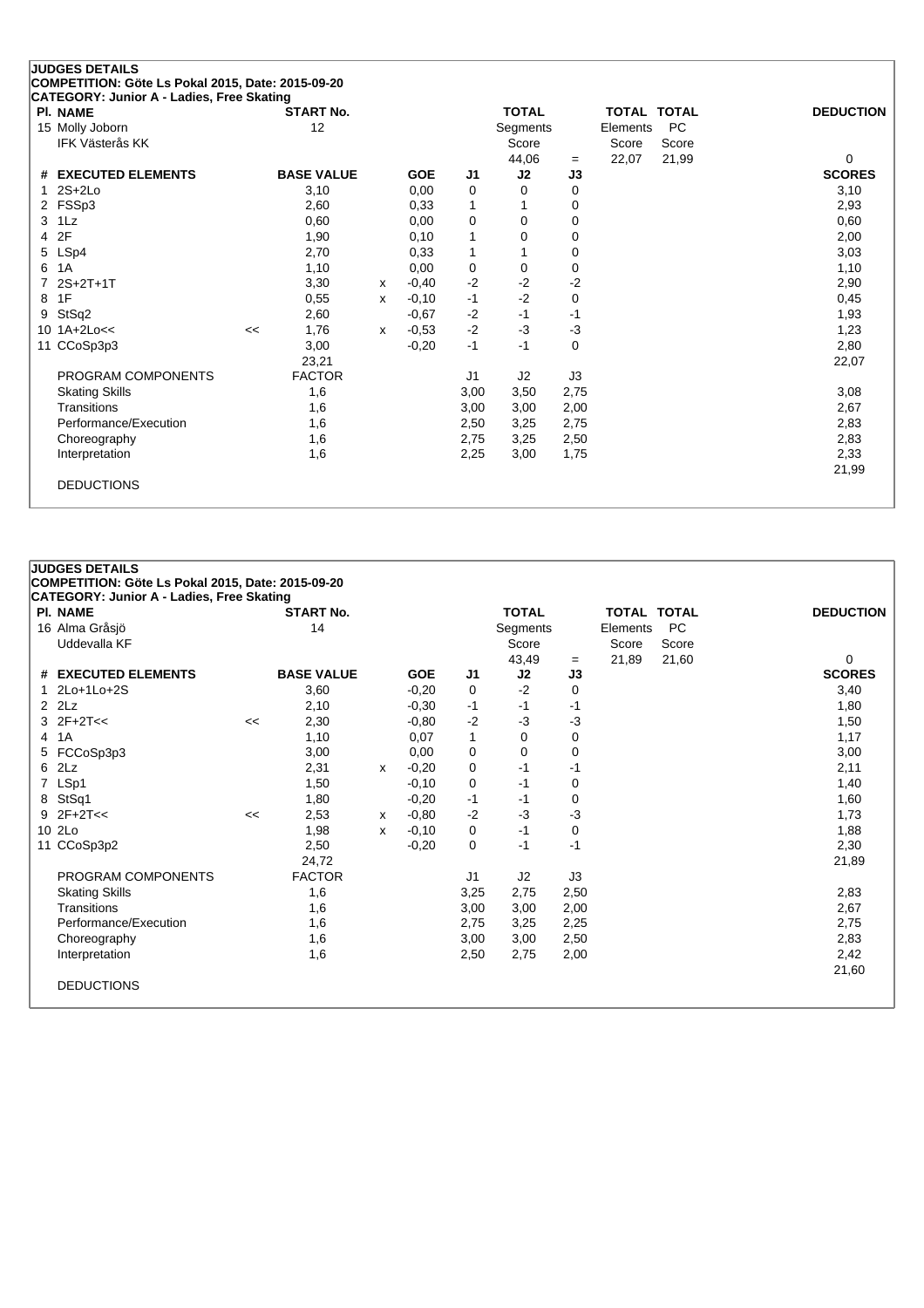|   | <b>JUDGES DETAILS</b>                                        |                          |                   |   |            |                |                |      |                    |           |                  |
|---|--------------------------------------------------------------|--------------------------|-------------------|---|------------|----------------|----------------|------|--------------------|-----------|------------------|
|   | COMPETITION: Göte Ls Pokal 2015, Date: 2015-09-20            |                          |                   |   |            |                |                |      |                    |           |                  |
|   | CATEGORY: Junior A - Ladies, Free Skating<br><b>PI. NAME</b> |                          | <b>START No.</b>  |   |            |                | <b>TOTAL</b>   |      | <b>TOTAL TOTAL</b> |           | <b>DEDUCTION</b> |
|   | 17 Kajsa Berggren                                            |                          | 10                |   |            |                | Segments       |      | Elements           | <b>PC</b> |                  |
|   | Lidköpings KK                                                |                          |                   |   |            |                | Score          |      | Score              | Score     |                  |
|   |                                                              |                          |                   |   |            |                | 43,15          | $=$  | 20,62              | 24,53     | $\overline{2}$   |
| # | <b>EXECUTED ELEMENTS</b>                                     |                          | <b>BASE VALUE</b> |   | <b>GOE</b> | J <sub>1</sub> | J2             | J3   |                    |           | <b>SCORES</b>    |
|   | $2Lz+2Lo+2T$                                                 |                          | 5,20              |   | 0,00       | 0              | 0              | 0    |                    |           | 5,20             |
|   | $22F+2Lo$                                                    |                          | 3,70              |   | $-0.90$    | $-3$           | $-3$           | $-3$ |                    |           | 2,80             |
|   | 3 FSSp2+V                                                    | $\vee$                   | 1,60              |   | $-0,40$    | $-2$           | $-1$           | $-1$ |                    |           | 1,20             |
| 4 | 2S                                                           |                          | 1,30              |   | 0,07       | $\mathbf{1}$   | 0              | 0    |                    |           | 1,37             |
|   | $5$ 1Lz+2T                                                   |                          | 1,90              |   | $-0,13$    | $-1$           | $-1$           | 0    |                    |           | 1,77             |
| 6 | 1A                                                           |                          | 1,21              | X | 0,07       | $\mathbf{1}$   | 0              | 0    |                    |           | 1,28             |
|   | CCoSp3p1                                                     |                          | 2,00              |   | $-0,30$    | $-1$           | $-2$           | 0    |                    |           | 1,70             |
| 8 | StSq2                                                        |                          | 2,60              |   | $-0,17$    | $-1$           | 0              | 0    |                    |           | 2,43             |
| 9 | 2S                                                           |                          | 1,43              | X | $-0,40$    | $-2$           | $-2$           | $-2$ |                    |           | 1,03             |
|   | 10 2F<                                                       | $\overline{\phantom{a}}$ | 1,54              | x | $-0.90$    | $-3$           | $-3$           | $-3$ |                    |           | 0,64             |
|   | 11 LSp1                                                      |                          | 1,50              |   | $-0,30$    | $-1$           | $-1$           | $-1$ |                    |           | 1,20             |
|   |                                                              |                          | 23,98             |   |            |                |                |      |                    |           | 20,62            |
|   | PROGRAM COMPONENTS                                           |                          | <b>FACTOR</b>     |   |            | J <sub>1</sub> | J <sub>2</sub> | J3   |                    |           |                  |
|   | <b>Skating Skills</b>                                        |                          | 1,6               |   |            | 3,25           | 3,50           | 3,00 |                    |           | 3,25             |
|   | Transitions                                                  |                          | 1,6               |   |            | 3,00           | 3,25           | 2,75 |                    |           | 3,00             |
|   | Performance/Execution                                        |                          | 1,6               |   |            | 2,75           | 3,50           | 3,00 |                    |           | 3,08             |
|   | Choreography                                                 |                          | 1,6               |   |            | 3,25           | 3,25           | 3,00 |                    |           | 3,17             |
|   | Interpretation                                               |                          | 1,6               |   |            | 2,75           | 3,25           | 2,50 |                    |           | 2,83             |
|   |                                                              |                          |                   |   |            |                |                |      |                    |           | 24,53            |
|   | <b>DEDUCTIONS</b>                                            |                          |                   |   |            |                |                |      |                    |           |                  |
|   | Falls: 2                                                     |                          |                   |   |            |                |                |      |                    |           |                  |

#### **JUDGES DETAILS COMPETITION: Göte Ls Pokal 2015, Date: 2015-09-20 CATEGORY: Junior A - Ladies, Free Skating Pl. NAME START No. TOTAL TOTAL TOTAL DEDUCTION** 18 Emma Östlund 15 Segments Elements PC Uppsala SK Score Score Score Score Score Score Score Score Score Score Score Score Score Score Score Score Score Score Score Score Score Score Score Score Score Score Score Score Score Score Score Score Score Score Score S  $-$  17,66 25,88 1<br>**J3** SCORES **# EXECUTED ELEMENTS BASE VALUE GOE J1 J2 J3 SCORES** 1 2Lz e <sup>e</sup> 1,50 -0,70 -2 -3 -2 0,80 2 2S 1,30 0,00 0 0 0 1,30  $3 \t1A$  0 0,97 4 FSSp2 2,30 -0,30 -1 -1 -1 2,00 5 LSp3 2,40 0,33 1 1 0 2,73 6 2F 2,09 <sup>x</sup> -0,60 -2 -2 -2 1,49 7 2F+2Lo<< << 2,64 <sup>x</sup> -0,90 -3 -3 -3 1,74 8 2S 1,43 <sup>x</sup> 0,00 0 0 0 1,43 9 1Lz+1T 1,10 <sup>x</sup> -0,10 -2 -1 0 1,00 10 CCoSp3p1 2,00 -0,40 -2 -1 -1 1 -1 1,60 11 StSq2 2,60 0,00 0 0 0 2,60 20,46 17,66 PROGRAM COMPONENTS FACTOR J1 J2 J3 Skating Skills 1,6 2,75 3,50 3,25 3,17 Transitions 1,6 2,75 3,25 3,00 3,00 Performance/Execution 1,6 3,50 3,50 3,25 3,42 Choreography 1,6 3,00 3,50 3,00 3,00 3,00 3,17 Interpretation 1,6 3,25 3,25 3,75 3,42 25,88 DEDUCTIONS Falls: 1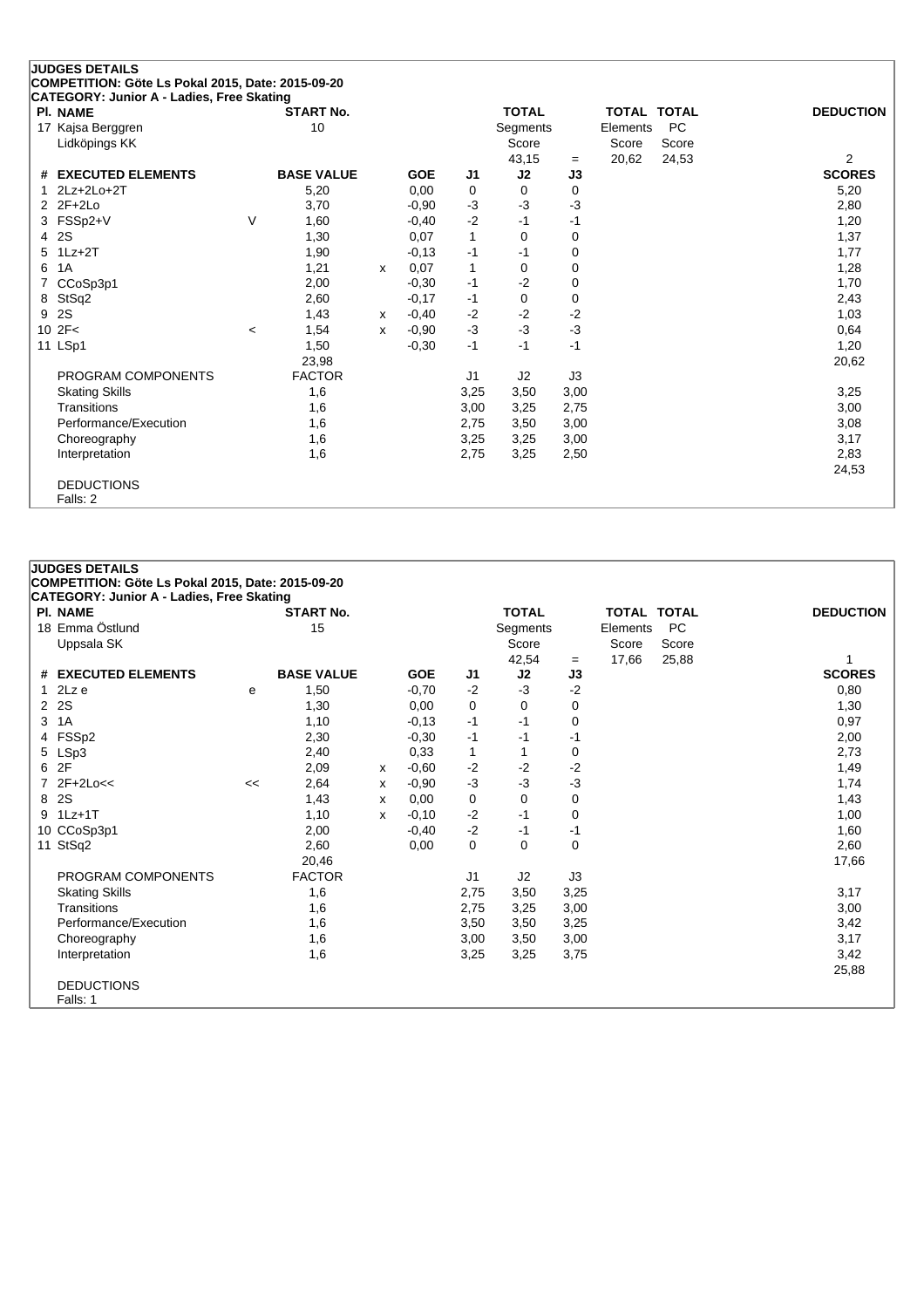| <b>JUDGES DETAILS</b><br>COMPETITION: Göte Ls Pokal 2015, Date: 2015-09-20 |    |                   |   |            |              |              |             |          |                    |                  |
|----------------------------------------------------------------------------|----|-------------------|---|------------|--------------|--------------|-------------|----------|--------------------|------------------|
| CATEGORY: Junior A - Ladies, Free Skating                                  |    |                   |   |            |              |              |             |          |                    |                  |
| <b>PI. NAME</b>                                                            |    | <b>START No.</b>  |   |            |              | <b>TOTAL</b> |             |          | <b>TOTAL TOTAL</b> | <b>DEDUCTION</b> |
| 19 Tilda Bredberg                                                          |    | 13                |   |            |              | Segments     |             | Elements | <b>PC</b>          |                  |
| KK Trollhättan-Vänersborg                                                  |    |                   |   |            |              | Score        |             | Score    | Score              |                  |
|                                                                            |    |                   |   |            |              | 41,89        | $=$         | 18,15    | 23,74              | 0                |
| # EXECUTED ELEMENTS                                                        |    | <b>BASE VALUE</b> |   | <b>GOE</b> | J1           | J2           | J3          |          |                    | <b>SCORES</b>    |
| 1A                                                                         |    | 1,10              |   | $-0,13$    | 0            | $-1$         | $-1$        |          |                    | 0,97             |
| 2Lo<br>$\overline{2}$                                                      |    | 1,80              |   | 0,10       | 1            | 0            | 0           |          |                    | 1,90             |
| 2S+1Lo+2S                                                                  |    | 3,10              |   | 0,00       | $\mathbf 0$  | $\Omega$     | 0           |          |                    | 3,10             |
| CCoSp2p1<br>4                                                              |    | 1,70              |   | $-0.50$    | $-2$         | $-2$         | $-1$        |          |                    | 1,20             |
| $2F+2T<<$<br>5                                                             | << | 2,30              |   | $-0.80$    | $-2$         | $-3$         | -3          |          |                    | 1,50             |
| FSSpB<br>6                                                                 |    | 1,70              |   | $-0,40$    | $-1$         | $-1$         | $-2$        |          |                    | 1,30             |
| StSq1<br>7                                                                 |    | 1,80              |   | $-0,40$    | $-1$         | $-2$         | $-1$        |          |                    | 1,40             |
| $2Lz e+2T$<br>8                                                            | e  | 3,08              | x | $-0,70$    | $-2$         | $-3$         | $-2$        |          |                    | 2,38             |
| 2F<br>9                                                                    |    | 2,09              | x | 0,10       | $\mathbf{1}$ | $\Omega$     | 0           |          |                    | 2,19             |
| 10 1Lo                                                                     |    | 0,55              | x | $-0,07$    | $-1$         | 0            | $-1$        |          |                    | 0,48             |
| 11 LSp1                                                                    |    | 1,50              |   | 0,23       | 2            | $-1$         | $\mathbf 0$ |          |                    | 1,73             |
|                                                                            |    | 20,72             |   |            |              |              |             |          |                    | 18,15            |
| PROGRAM COMPONENTS                                                         |    | <b>FACTOR</b>     |   |            | J1           | J2           | J3          |          |                    |                  |
| <b>Skating Skills</b>                                                      |    | 1,6               |   |            | 3,00         | 3,00         | 2,75        |          |                    | 2,92             |
| Transitions                                                                |    | 1,6               |   |            | 2,75         | 3,00         | 2,25        |          |                    | 2,67             |
| Performance/Execution                                                      |    | 1,6               |   |            | 3,25         | 3,50         | 2,75        |          |                    | 3,17             |
| Choreography                                                               |    | 1,6               |   |            | 2,75         | 3,50         | 3,00        |          |                    | 3,08             |
| Interpretation                                                             |    | 1,6               |   |            | 3,25         | 3,25         | 2,50        |          |                    | 3,00             |
|                                                                            |    |                   |   |            |              |              |             |          |                    | 23,74            |
| <b>DEDUCTIONS</b>                                                          |    |                   |   |            |              |              |             |          |                    |                  |
|                                                                            |    |                   |   |            |              |              |             |          |                    |                  |

|   | <b>JUDGES DETAILS</b>                             |                   |   |            |                |              |      |                    |           |                  |  |
|---|---------------------------------------------------|-------------------|---|------------|----------------|--------------|------|--------------------|-----------|------------------|--|
|   | COMPETITION: Göte Ls Pokal 2015, Date: 2015-09-20 |                   |   |            |                |              |      |                    |           |                  |  |
|   | <b>CATEGORY: Junior A - Ladies, Free Skating</b>  |                   |   |            |                |              |      |                    |           |                  |  |
|   | <b>PI. NAME</b>                                   | <b>START No.</b>  |   |            |                | <b>TOTAL</b> |      | <b>TOTAL TOTAL</b> |           | <b>DEDUCTION</b> |  |
|   | 20 Maria Sandberg                                 | 4                 |   |            |                | Segments     |      | Elements           | <b>PC</b> |                  |  |
|   | <b>IFK Västerås KK</b>                            |                   |   |            |                | Score        |      | Score              | Score     |                  |  |
|   |                                                   |                   |   |            |                | 40,98        | $=$  | 20,91              | 21,07     |                  |  |
|   | # EXECUTED ELEMENTS                               | <b>BASE VALUE</b> |   | <b>GOE</b> | J1             | J2           | J3   |                    |           | <b>SCORES</b>    |  |
|   | $1 \t1A$                                          | 1,10              |   | 0,00       | 0              | $\Omega$     | 0    |                    |           | 1,10             |  |
|   | 2 2F+2Lo+1T                                       | 4,10              |   | $-0,40$    | -1             | $-2$         | -1   |                    |           | 3,70             |  |
|   | 3 LSp1                                            | 1,50              |   | $-0,10$    | 0              | 0            | -1   |                    |           | 1,40             |  |
|   | 4 2Lz                                             | 2,10              |   | $-0.90$    | $-3$           | $-3$         | -3   |                    |           | 1,20             |  |
|   | 5 2S+1T                                           | 1,70              |   | $-0,13$    | $-1$           | $-1$         | 0    |                    |           | 1,57             |  |
|   | 6 FCSp2                                           | 2,30              |   | 0,17       | 1              | 0            | 0    |                    |           | 2,47             |  |
|   | StSq1                                             | 1,80              |   | $-0.03$    | 1              | -1           | -1   |                    |           | 1,77             |  |
|   | 8 2F                                              | 2,09              | X | $-0,10$    | -1             | 0            | 0    |                    |           | 1,99             |  |
| 9 | <b>2S</b>                                         | 1,43              | X | 0,07       | 1              | 0            | 0    |                    |           | 1,50             |  |
|   | 10 1A                                             | 1,21              | X | 0,00       | 0              | 0            | 0    |                    |           | 1,21             |  |
|   | 11 CCoSp3p3                                       | 3,00              |   | 0,00       | 0              | 0            | 0    |                    |           | 3,00             |  |
|   |                                                   | 22,33             |   |            |                |              |      |                    |           | 20,91            |  |
|   | PROGRAM COMPONENTS                                | <b>FACTOR</b>     |   |            | J <sub>1</sub> | J2           | J3   |                    |           |                  |  |
|   | <b>Skating Skills</b>                             | 1,6               |   |            | 3,25           | 3,25         | 3,00 |                    |           | 3,17             |  |
|   | Transitions                                       | 1,6               |   |            | 2,75           | 2,75         | 2,25 |                    |           | 2,58             |  |
|   | Performance/Execution                             | 1,6               |   |            | 2,25           | 2,75         | 2,00 |                    |           | 2,33             |  |
|   | Choreography                                      | 1,6               |   |            | 3,00           | 3,00         | 2,75 |                    |           | 2,92             |  |
|   | Interpretation                                    | 1,6               |   |            | 2,00           | 2,50         | 2,00 |                    |           | 2,17             |  |
|   |                                                   |                   |   |            |                |              |      |                    |           | 21,07            |  |
|   | <b>DEDUCTIONS</b>                                 |                   |   |            |                |              |      |                    |           |                  |  |
|   | Falls: 1                                          |                   |   |            |                |              |      |                    |           |                  |  |
|   |                                                   |                   |   |            |                |              |      |                    |           |                  |  |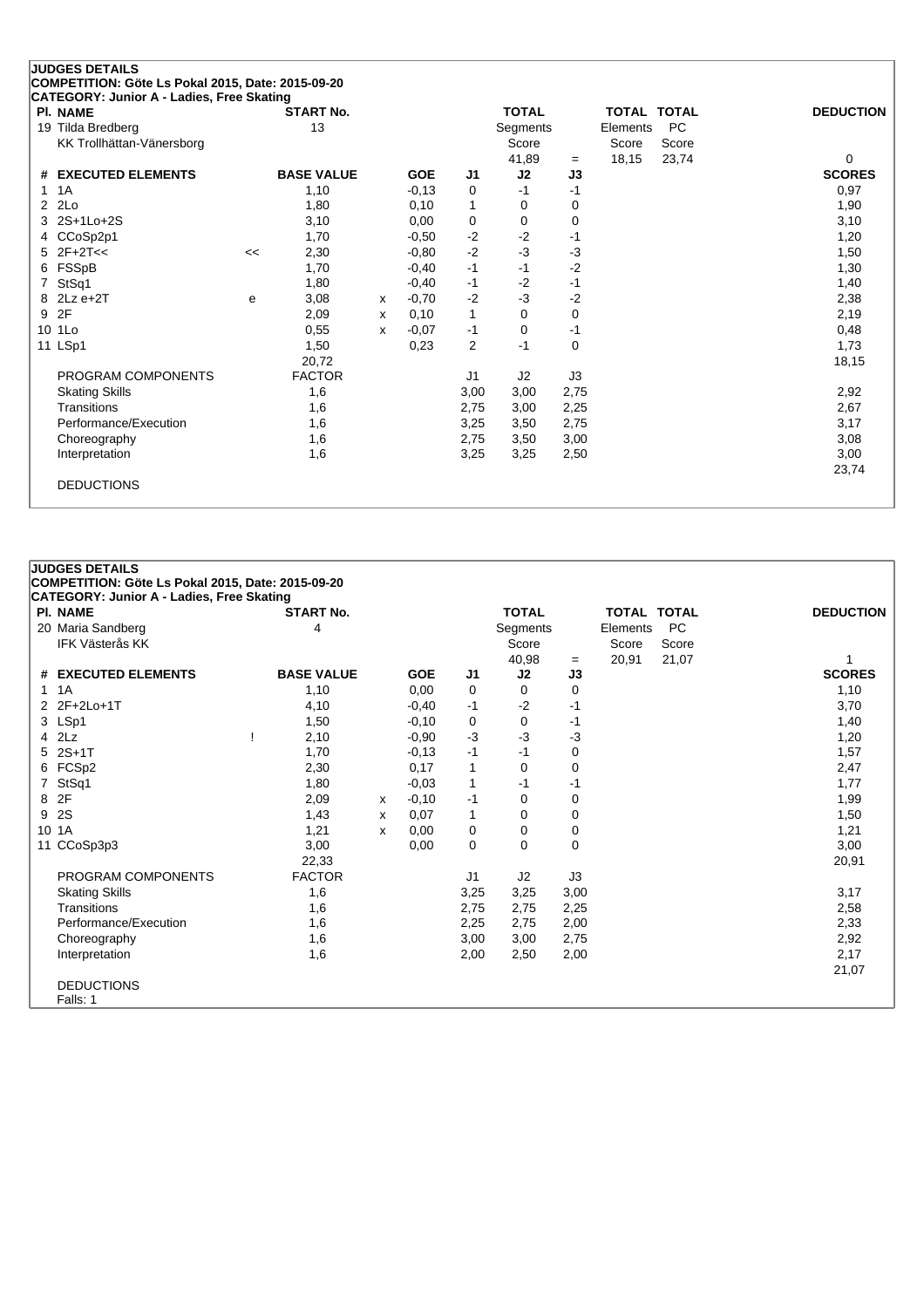| <b>JUDGES DETAILS</b><br>COMPETITION: Göte Ls Pokal 2015, Date: 2015-09-20 |         |                   |   |            |                |              |      |          |                    |                  |
|----------------------------------------------------------------------------|---------|-------------------|---|------------|----------------|--------------|------|----------|--------------------|------------------|
| CATEGORY: Junior A - Ladies, Free Skating                                  |         |                   |   |            |                |              |      |          |                    |                  |
| <b>PI. NAME</b>                                                            |         | <b>START No.</b>  |   |            |                | <b>TOTAL</b> |      |          | <b>TOTAL TOTAL</b> | <b>DEDUCTION</b> |
| Mathilda Stensson<br>21                                                    |         | 16                |   |            |                | Segments     |      | Elements | <b>PC</b>          |                  |
| <b>KK Sollentuna</b>                                                       |         |                   |   |            |                | Score        |      | Score    | Score              |                  |
|                                                                            |         |                   |   |            |                | 39,70        | $=$  | 19,56    | 20,14              | 0                |
| # EXECUTED ELEMENTS                                                        |         | <b>BASE VALUE</b> |   | <b>GOE</b> | J1             | J2           | J3   |          |                    | <b>SCORES</b>    |
| 2Lz<<                                                                      | <<      | 0,60              |   | $-0,27$    | $-2$           | -3           | $-3$ |          |                    | 0,33             |
| $2$ $2F+2T$                                                                |         | 3,20              |   | 0,00       | 0              | 0            | 0    |          |                    | 3,20             |
| 2Lo<br>3                                                                   |         | 1,80              |   | 0,20       | 1              | 0            |      |          |                    | 2,00             |
| LSp2<br>4                                                                  |         | 1,90              |   | 0,33       | $\mathbf{1}$   |              | 0    |          |                    | 2,23             |
| $1A+1Lo+2S$<br>5                                                           |         | 2,90              |   | 0,00       | $\mathbf 0$    | $\Omega$     | 0    |          |                    | 2,90             |
| SSp3*<br>6                                                                 | $\star$ | 0,00              |   | 0,00       | --             |              | $-$  |          |                    | 0,00             |
| $2S+2T$                                                                    |         | 2,86              | X | 0,07       | $\mathbf{1}$   | 0            | 0    |          |                    | 2,93             |
| 2F<br>8                                                                    |         | 2,09              | x | $-0,10$    | 0              | -1           | 0    |          |                    | 1,99             |
| StSq1<br>9                                                                 |         | 1,80              |   | $-0,30$    | $-2$           | -1           | 0    |          |                    | 1,50             |
| 10 2Lo                                                                     |         | 1,98              | x | $-0,70$    | $-3$           | $-3$         | $-1$ |          |                    | 1,28             |
| CCoSp3pB<br>11                                                             |         | 1,70              |   | $-0,50$    | $-1$           | $-1$         | $-3$ |          |                    | 1,20             |
|                                                                            |         | 20,83             |   |            |                |              |      |          |                    | 19,56            |
| PROGRAM COMPONENTS                                                         |         | <b>FACTOR</b>     |   |            | J <sub>1</sub> | J2           | J3   |          |                    |                  |
| <b>Skating Skills</b>                                                      |         | 1,6               |   |            | 3,00           | 3,25         | 2,50 |          |                    | 2,92             |
| Transitions                                                                |         | 1,6               |   |            | 2,50           | 2,75         | 2,25 |          |                    | 2,50             |
| Performance/Execution                                                      |         | 1,6               |   |            | 2,00           | 2,75         | 2,00 |          |                    | 2,25             |
| Choreography                                                               |         | 1,6               |   |            | 2,75           | 2,50         | 3,00 |          |                    | 2,75             |
| Interpretation                                                             |         | 1,6               |   |            | 2,00           | 2,75         | 1,75 |          |                    | 2,17             |
|                                                                            |         |                   |   |            |                |              |      |          |                    | 20,14            |
| <b>DEDUCTIONS</b>                                                          |         |                   |   |            |                |              |      |          |                    |                  |
|                                                                            |         |                   |   |            |                |              |      |          |                    |                  |

## **CATEGORY: Junior A - Ladies, Free Skating Pl. NAME START No. TOTAL TOTAL TOTAL DEDUCTION** 22 Julia Gustafsson 9 Segments Elements PC Score Score 38,34 = 17,34 24,00 3<br> **J2 J3** SCORES **# EXECUTED ELEMENTS BASE VALUE GOE J1 J2 J3 SCORES** 1  $2F+2T<<$ <br>
2  $1Lze$ <br>
2  $F+2T<<$ <br>
2  $1Lze$ <br>
2  $F+2T<<$ <br>
2  $F+2T<<$ <br>
2  $F+2T<<$ <br>
2  $F+2T<<$ <br>
2  $F+2T<<$ <br>
2  $F+2T<<$ <br>
2  $F+2T<<$ <br>
2  $F+2T<<$ <br>
2  $F+2T<<$ <br>
2  $F+2T<<$ 2 1Lz e <sup>e</sup> 0,50 -0,30 -3 -3 -3 0,20 3 FCSp2 2,30 0,50 1 1 2,80

**JUDGES DETAILS**

**COMPETITION: Göte Ls Pokal 2015, Date: 2015-09-20**

| 3 | FCSp2                         |         | 2,30          |   | 0,50    |              |      |      | 2,80  |
|---|-------------------------------|---------|---------------|---|---------|--------------|------|------|-------|
|   | $4$ 2Lo $<$                   | $\,<\,$ | 1,30          |   | $-0,60$ | $-2$         | $-2$ | -2   | 0,70  |
| 5 | 1A+1Lo+2S                     |         | 2,90          |   | $-0,20$ | $-1$         | -1   | -1   | 2,70  |
|   | 6 LSp2                        |         | 1,90          |   | 0,33    | $\mathbf{1}$ |      | 0    | 2,23  |
|   | 7 2S                          |         | 1,43          | x | $-0.60$ | $-3$         | $-3$ | $-3$ | 0,83  |
|   | 8 StSq2                       |         | 2,60          |   | 0,00    | $-1$         | 0    |      | 2,60  |
|   | $9$ 2Lo<                      | $\,<\,$ | 1,43          | x | $-0,50$ | $-2$         | -1   | -2   | 0,93  |
|   | 10 $2F <$                     | <<      | 0,55          | x | $-0,30$ | $-3$         | $-3$ | $-3$ | 0,25  |
|   | 11 CCoSp3p2                   |         | 2,50          |   | $-0,10$ | 0            | -1   | 0    | 2,40  |
|   |                               |         | 19,71         |   |         |              |      |      | 17,34 |
|   | PROGRAM COMPONENTS            |         | <b>FACTOR</b> |   |         | J1           | J2   | J3   |       |
|   | <b>Skating Skills</b>         |         | 1,6           |   |         | 3,00         | 3,25 | 3,50 | 3,25  |
|   | Transitions                   |         | 1,6           |   |         | 3,00         | 2,75 | 2,50 | 2,75  |
|   | Performance/Execution         |         | 1,6           |   |         | 3,25         | 3,25 | 2,75 | 3,08  |
|   | Choreography                  |         | 1,6           |   |         | 3,50         | 3,25 | 2,75 | 3,17  |
|   | Interpretation                |         | 1,6           |   |         | 2,75         | 3,00 | 2,50 | 2,75  |
|   |                               |         |               |   |         |              |      |      | 24,00 |
|   | <b>DEDUCTIONS</b>             |         |               |   |         |              |      |      |       |
|   | Time Violation: 1<br>Falls: 2 |         |               |   |         |              |      |      |       |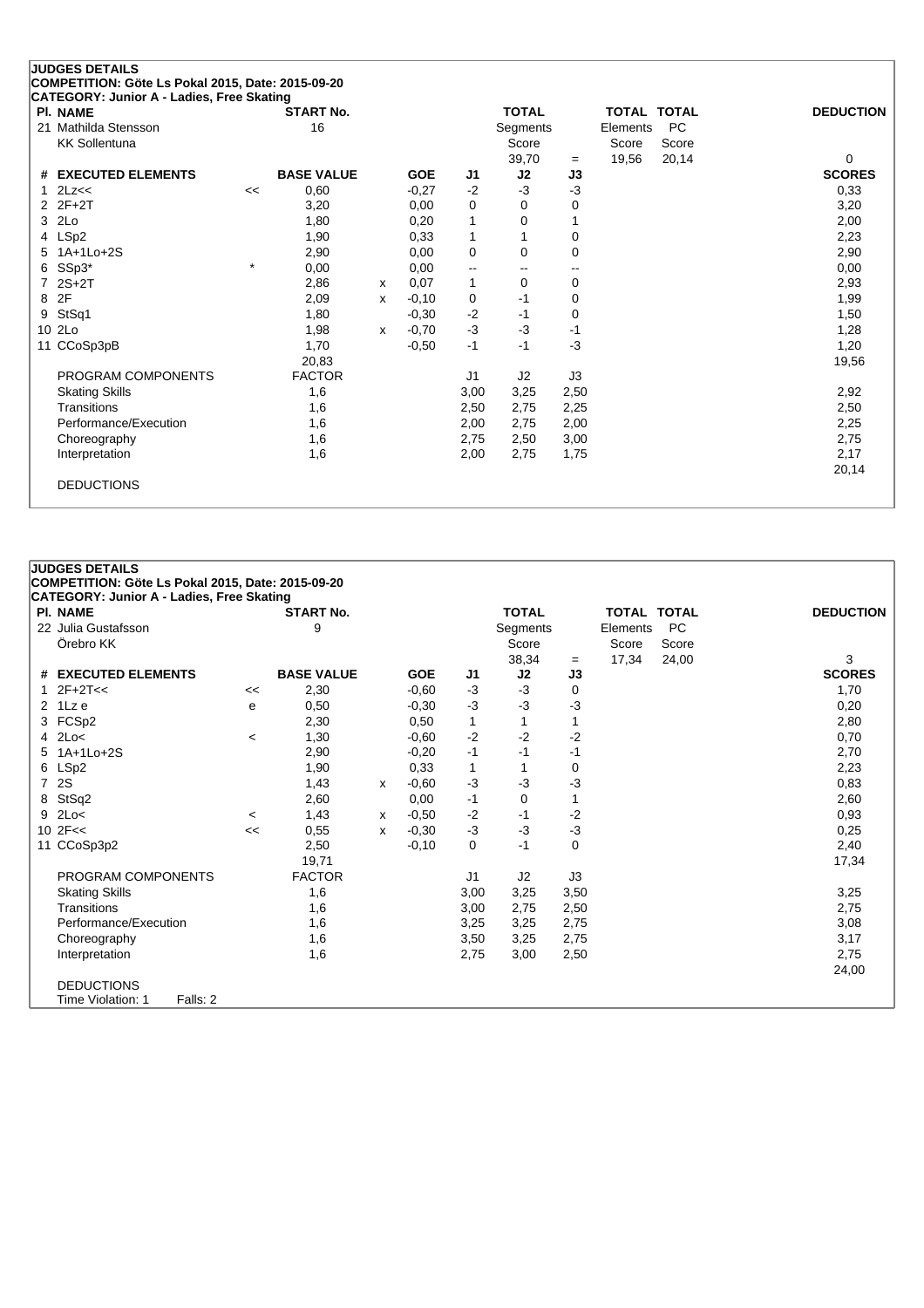| <b>JUDGES DETAILS</b><br>COMPETITION: Göte Ls Pokal 2015, Date: 2015-09-20 |                   |   |            |                |              |      |          |                    |                  |
|----------------------------------------------------------------------------|-------------------|---|------------|----------------|--------------|------|----------|--------------------|------------------|
| CATEGORY: Junior A - Ladies, Free Skating                                  |                   |   |            |                |              |      |          |                    |                  |
| PI. NAME                                                                   | <b>START No.</b>  |   |            |                | <b>TOTAL</b> |      |          | <b>TOTAL TOTAL</b> | <b>DEDUCTION</b> |
| 23 Ellinor Junås                                                           | 11                |   |            |                | Segments     |      | Elements | <b>PC</b>          |                  |
| Svea Konståkningsklubb                                                     |                   |   |            |                | Score        |      | Score    | Score              |                  |
|                                                                            |                   |   |            |                | 37,68        | $=$  | 17,61    | 21,07              | 1                |
| <b>EXECUTED ELEMENTS</b><br>#                                              | <b>BASE VALUE</b> |   | <b>GOE</b> | J <sub>1</sub> | J2           | J3   |          |                    | <b>SCORES</b>    |
| 2Lo                                                                        | 1,80              |   | $-0,60$    | $-2$           | $-2$         | $-2$ |          |                    | 1,20             |
| CCoSp3p2<br>2                                                              | 2,50              |   | 0.00       | 0              | 0            | 0    |          |                    | 2,50             |
| StSq1<br>3                                                                 | 1,80              |   | $-0,20$    | $-1$           | 0            | $-1$ |          |                    | 1,60             |
| 1 <sub>Lz</sub><br>4                                                       | 0,66              | x | $-0.23$    | $-2$           | -3           | $-2$ |          |                    | 0,43             |
| 1A<br>5                                                                    | 1,21              | х | 0,00       | 0              | $\Omega$     | 0    |          |                    | 1,21             |
| 2F<br>6                                                                    | 2,09              | X | $-0,90$    | $-3$           | $-3$         | -3   |          |                    | 1,19             |
| FSSp3                                                                      | 2,60              |   | $-0,10$    | 0              | $-1$         | 0    |          |                    | 2,50             |
| $2T+2T$<br>8                                                               | 2,86              | x | $-0,13$    | $-1$           | $-1$         | 0    |          |                    | 2,73             |
| 1Lo+1A+SEQ<br>9                                                            | 1,41              | x | $-0.07$    | $-1$           | $\Omega$     | 0    |          |                    | 1,34             |
| 10 2Lz                                                                     | 2,31              | X | $-0,40$    | $-2$           | $-1$         | $-1$ |          |                    | 1,91             |
| 11 LSpB                                                                    | 1,20              |   | $-0,20$    | 0              | $-1$         | $-1$ |          |                    | 1,00             |
|                                                                            | 20,44             |   |            |                |              |      |          |                    | 17,61            |
| PROGRAM COMPONENTS                                                         | <b>FACTOR</b>     |   |            | J1             | J2           | J3   |          |                    |                  |
| <b>Skating Skills</b>                                                      | 1,6               |   |            | 3,00           | 3,25         | 2,50 |          |                    | 2,92             |
| Transitions                                                                | 1,6               |   |            | 2,75           | 3,00         | 2,00 |          |                    | 2,58             |
| Performance/Execution                                                      | 1,6               |   |            | 2,50           | 3,25         | 2,25 |          |                    | 2,67             |
| Choreography                                                               | 1,6               |   |            | 2,75           | 3,25         | 2,00 |          |                    | 2,67             |
| Interpretation                                                             | 1,6               |   |            | 2,25           | 3,00         | 1,75 |          |                    | 2,33             |
|                                                                            |                   |   |            |                |              |      |          |                    | 21,07            |
| <b>DEDUCTIONS</b>                                                          |                   |   |            |                |              |      |          |                    |                  |
| Falls: 1                                                                   |                   |   |            |                |              |      |          |                    |                  |

|   | <b>JUDGES DETAILS</b><br>COMPETITION: Göte Ls Pokal 2015, Date: 2015-09-20 |                                  |   |            |                          |                          |                          |                    |           |                  |
|---|----------------------------------------------------------------------------|----------------------------------|---|------------|--------------------------|--------------------------|--------------------------|--------------------|-----------|------------------|
|   | <b>CATEGORY: Junior A - Ladies, Free Skating</b><br><b>PI. NAME</b>        | <b>START No.</b>                 |   |            |                          | <b>TOTAL</b>             |                          | <b>TOTAL TOTAL</b> |           | <b>DEDUCTION</b> |
|   | 24 Karin Berglund                                                          | 23                               |   |            |                          | Segments                 |                          | Elements           | <b>PC</b> |                  |
|   | Lidköpings KK                                                              |                                  |   |            |                          | Score                    |                          | Score              | Score     |                  |
|   |                                                                            |                                  |   |            |                          | 36,14                    | $=$                      | 14,13              | 24,01     | $\overline{2}$   |
|   | # EXECUTED ELEMENTS                                                        | <b>BASE VALUE</b>                |   | <b>GOE</b> | J1                       | J2                       | J3                       |                    |           | <b>SCORES</b>    |
|   | $2Lo+Lo+2S$                                                                | 3,10                             |   | $-0,10$    | $\mathbf{1}$             | $-2$                     | 0                        |                    |           | 3,00             |
|   | $2Z-F<$                                                                    | 1,40<br>$\overline{\phantom{a}}$ |   | $-0.90$    | $-3$                     | $-3$                     | -3                       |                    |           | 0,50             |
|   | $3$ 1 Lz                                                                   | 0,60                             |   | $-0.07$    | $-2$                     | $\Omega$                 | 0                        |                    |           | 0,53             |
|   | 4 CCoSp3p1                                                                 | 2,00                             |   | $-0.50$    | $-2$                     | $-2$                     | -1                       |                    |           | 1,50             |
|   | 5 2S+1T                                                                    | 1,70                             |   | $-0.07$    | $-1$                     | $\mathbf 0$              | 0                        |                    |           | 1,63             |
|   | 6 1A+1A+SEQ                                                                | 1,94                             | X | 0,00       | 0                        | 0                        | 0                        |                    |           | 1,94             |
|   | 7 StSq                                                                     | 0,00                             |   | 0,00       | $\overline{\phantom{a}}$ | $\overline{\phantom{a}}$ | $\overline{\phantom{a}}$ |                    |           | 0,00             |
| 8 | 1F                                                                         | 0,55                             | x | 0,00       | 0                        | 0                        | 0                        |                    |           | 0,55             |
| 9 | 2Lo                                                                        | 1,98                             | X | 0,00       | 0                        | 0                        | 0                        |                    |           | 1,98             |
|   | 10 FSSpB                                                                   | 1,70                             |   | $-0,30$    | $-1$                     | -1                       | -1                       |                    |           | 1,40             |
|   | 11 LSpB                                                                    | 1,20                             |   | $-0.10$    | $\mathbf 0$              | 0                        | -1                       |                    |           | 1,10             |
|   |                                                                            | 16,17                            |   |            |                          |                          |                          |                    |           | 14,13            |
|   | PROGRAM COMPONENTS                                                         | <b>FACTOR</b>                    |   |            | J <sub>1</sub>           | J2                       | J3                       |                    |           |                  |
|   | <b>Skating Skills</b>                                                      | 1,6                              |   |            | 3,25                     | 3,50                     | 3,00                     |                    |           | 3,25             |
|   | Transitions                                                                | 1,6                              |   |            | 3,00                     | 3,25                     | 1,75                     |                    |           | 2,67             |
|   | Performance/Execution                                                      | 1,6                              |   |            | 3,50                     | 3,50                     | 2,50                     |                    |           | 3,17             |
|   | Choreography                                                               | 1,6                              |   |            | 3,00                     | 3,25                     | 2,75                     |                    |           | 3,00             |
|   | Interpretation                                                             | 1,6                              |   |            | 3,25                     | 3,50                     | 2,00                     |                    |           | 2,92             |
|   |                                                                            |                                  |   |            |                          |                          |                          |                    |           | 24,01            |
|   | <b>DEDUCTIONS</b><br>Falls: 2                                              |                                  |   |            |                          |                          |                          |                    |           |                  |
|   |                                                                            |                                  |   |            |                          |                          |                          |                    |           |                  |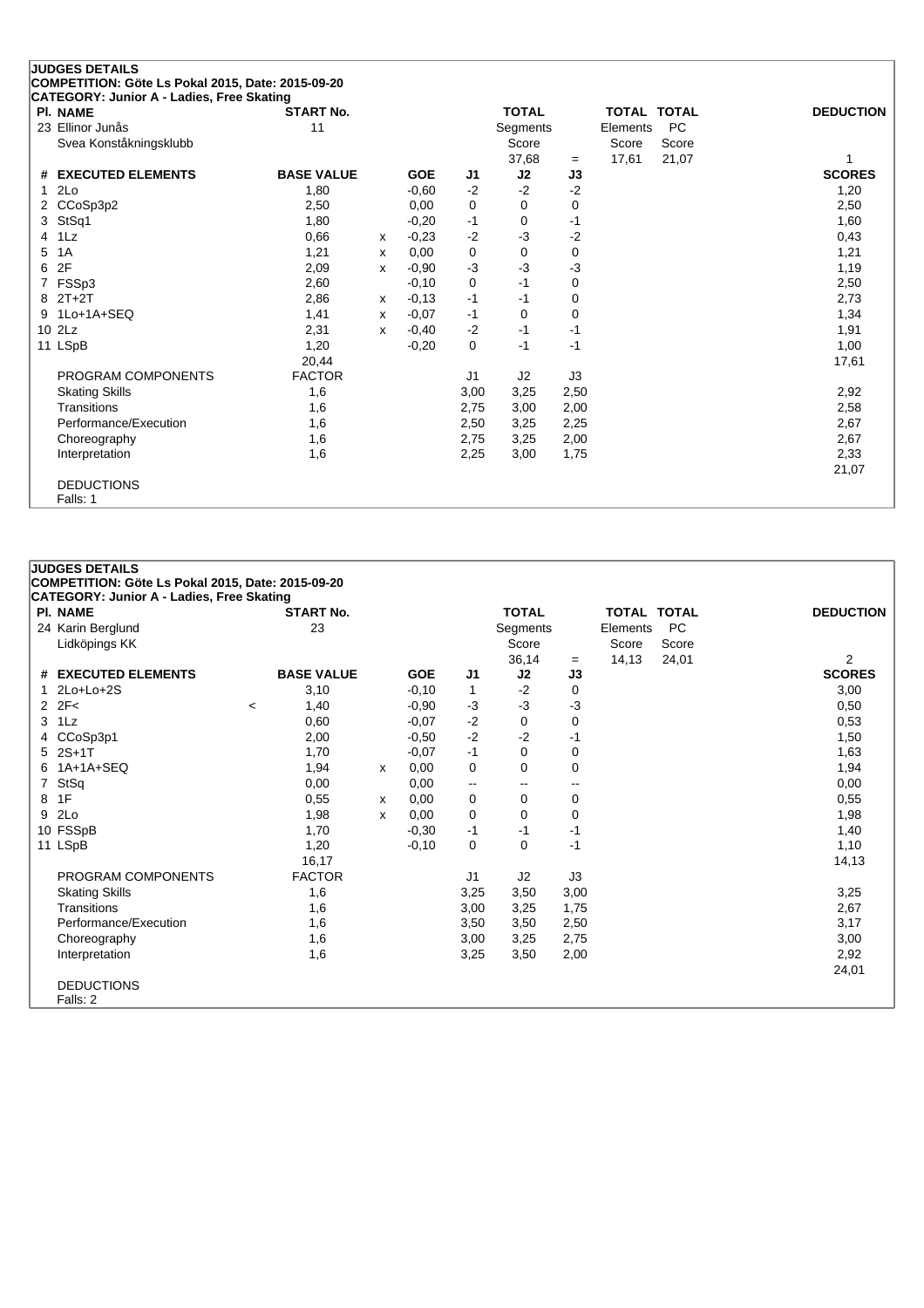|                 | <b>JUDGES DETAILS</b>                             |         |                   |              |            |             |              |          |          |                    |                  |
|-----------------|---------------------------------------------------|---------|-------------------|--------------|------------|-------------|--------------|----------|----------|--------------------|------------------|
|                 | COMPETITION: Göte Ls Pokal 2015, Date: 2015-09-20 |         |                   |              |            |             |              |          |          |                    |                  |
|                 | CATEGORY: Junior A - Ladies, Free Skating         |         |                   |              |            |             |              |          |          |                    |                  |
|                 | <b>PI. NAME</b>                                   |         | <b>START No.</b>  |              |            |             | <b>TOTAL</b> |          |          | <b>TOTAL TOTAL</b> | <b>DEDUCTION</b> |
|                 | 25 Selma Arlbrandt                                |         |                   |              |            |             | Segments     |          | Elements | <b>PC</b>          |                  |
|                 | IFK Lidingös KK                                   |         |                   |              |            |             | Score        |          | Score    | Score              |                  |
|                 |                                                   |         |                   |              |            |             | 35,12        | $=$      | 16,85    | 18,27              | 0                |
| #               | <b>EXECUTED ELEMENTS</b>                          |         | <b>BASE VALUE</b> |              | <b>GOE</b> | J1          | J2           | J3       |          |                    | <b>SCORES</b>    |
|                 | 2Lo                                               |         | 1,80              |              | $-0,30$    | $-1$        | $-1$         | $-1$     |          |                    | 1,50             |
| $\overline{2}$  | 2F                                                |         | 1,90              |              | $-0.60$    | $-2$        | $-2$         | -2       |          |                    | 1,30             |
| 3               | 2Lz                                               |         | 2,10              |              | 0,00       | $\Omega$    | $\Omega$     | $\Omega$ |          |                    | 2,10             |
| 4               | <b>LSpB</b>                                       |         | 1,20              |              | $-0,20$    | $\mathbf 0$ | $-1$         | $-1$     |          |                    | 1,00             |
| 5               | StSqB                                             |         | 1,50              |              | $-0,40$    | $-1$        | $-2$         | $-1$     |          |                    | 1,10             |
| 6               | 2S+1Lo<+2S<                                       | $\prec$ | 2,86              | $\mathsf{x}$ | $-0,47$    | $-2$        | $-3$         | $-2$     |          |                    | 2,39             |
|                 | FCCoSp2pB                                         |         | 1,50              |              | $-0,40$    | 0           | $-2$         | $-2$     |          |                    | 1,10             |
| 8               | $2F+1T$                                           |         | 2,53              | x            | $-0.50$    | $-2$        | $-2$         | $-1$     |          |                    | 2,03             |
| 9               | $2Lo+1T$                                          |         | 2,42              | X            | $-0,30$    | $-1$        | $-2$         | 0        |          |                    | 2,12             |
| 10 <sup>1</sup> | 1A                                                |         | 1,21              | X            | $-0,20$    | $-1$        | $-1$         | $-1$     |          |                    | 1,01             |
| 11              | CCoSp2pB                                          |         | 1,50              |              | $-0,30$    | $\mathbf 0$ | $-2$         | $-1$     |          |                    | 1,20             |
|                 |                                                   |         | 20,52             |              |            |             |              |          |          |                    | 16,85            |
|                 | PROGRAM COMPONENTS                                |         | <b>FACTOR</b>     |              |            | J1          | J2           | J3       |          |                    |                  |
|                 | <b>Skating Skills</b>                             |         | 1,6               |              |            | 3,25        | 2,50         | 2,25     |          |                    | 2,67             |
|                 | Transitions                                       |         | 1,6               |              |            | 3,00        | 2,50         | 1,75     |          |                    | 2,42             |
|                 | Performance/Execution                             |         | 1,6               |              |            | 2,25        | 2,25         | 1,75     |          |                    | 2,08             |
|                 | Choreography                                      |         | 1,6               |              |            | 3,00        | 2,25         | 2,00     |          |                    | 2,42             |
|                 | Interpretation                                    |         | 1,6               |              |            | 2,00        | 2,00         | 1,50     |          |                    | 1,83             |
|                 |                                                   |         |                   |              |            |             |              |          |          |                    | 18,27            |
|                 | <b>DEDUCTIONS</b>                                 |         |                   |              |            |             |              |          |          |                    |                  |
|                 |                                                   |         |                   |              |            |             |              |          |          |                    |                  |

|   | <b>JUDGES DETAILS</b>                             |                   |   |            |                |              |             |                    |           |                  |
|---|---------------------------------------------------|-------------------|---|------------|----------------|--------------|-------------|--------------------|-----------|------------------|
|   | COMPETITION: Göte Ls Pokal 2015, Date: 2015-09-20 |                   |   |            |                |              |             |                    |           |                  |
|   | <b>CATEGORY: Junior A - Ladies, Free Skating</b>  |                   |   |            |                |              |             |                    |           |                  |
|   | <b>PI. NAME</b>                                   | <b>START No.</b>  |   |            |                | <b>TOTAL</b> |             | <b>TOTAL TOTAL</b> |           | <b>DEDUCTION</b> |
|   | 26 Vanessa Matus                                  | 3                 |   |            |                | Segments     |             | Elements           | <b>PC</b> |                  |
|   | Konståkarna Borås                                 |                   |   |            |                | Score        |             | Score              | Score     |                  |
|   |                                                   |                   |   |            |                | 34,98        | $=$         | 17,58              | 18,40     |                  |
|   | # EXECUTED ELEMENTS                               | <b>BASE VALUE</b> |   | <b>GOE</b> | J1             | J2           | J3          |                    |           | <b>SCORES</b>    |
|   | 12F                                               | 1,90              |   | $-0,50$    | $-2$           | $-2$         | -1          |                    |           | 1,40             |
|   | $2$ $2Lz+2T$                                      | 3,40              |   | $-0.10$    | 0              | 0            | -1          |                    |           | 3,30             |
|   | 3 LSp1                                            | 1,50              |   | $-0,20$    | 0              | -1           | -1          |                    |           | 1,30             |
|   | 4 1A                                              | 1,10              |   | 0,07       | 1              | 0            | 0           |                    |           | 1,17             |
|   | 5 StSq1                                           | 1,80              |   | $-0.20$    | 0              | $-2$         | 0           |                    |           | 1,60             |
| 6 | 2Lo                                               | 1,98              | x | $-0.90$    | $-3$           | $-3$         | $-3$        |                    |           | 1,08             |
|   | 2S+1A+SEQ                                         | 2,11              | x | $-0.40$    | $-2$           | $-2$         | $-2$        |                    |           | 1,71             |
|   | 8 2S                                              | 1,43              | x | 0,00       | 0              | $\Omega$     | $\mathbf 0$ |                    |           | 1,43             |
|   | 9 CCoSp2p1                                        | 1,70              |   | 0,00       | 0              | 0            | 0           |                    |           | 1,70             |
|   | 10 1Lz                                            | 0,66              | X | $-0.07$    | -1             | -1           | 0           |                    |           | 0,59             |
|   | 11 FSSp2                                          | 2,30              |   | 0,00       | $\mathbf 0$    | $\mathbf 0$  | $\mathbf 0$ |                    |           | 2,30             |
|   |                                                   | 19,88             |   |            |                |              |             |                    |           | 17,58            |
|   | PROGRAM COMPONENTS                                | <b>FACTOR</b>     |   |            | J <sub>1</sub> | J2           | J3          |                    |           |                  |
|   | <b>Skating Skills</b>                             | 1,6               |   |            | 2,75           | 2,75         | 2,25        |                    |           | 2,58             |
|   | Transitions                                       | 1,6               |   |            | 2,50           | 2,25         | 2,00        |                    |           | 2,25             |
|   | Performance/Execution                             | 1,6               |   |            | 2,25           | 2,50         | 1,75        |                    |           | 2,17             |
|   | Choreography                                      | 1,6               |   |            | 3,00           | 2,25         | 2,50        |                    |           | 2,58             |
|   | Interpretation                                    | 1,6               |   |            | 2,00           | 2,00         | 1,75        |                    |           | 1,92             |
|   |                                                   |                   |   |            |                |              |             |                    |           | 18,40            |
|   | <b>DEDUCTIONS</b>                                 |                   |   |            |                |              |             |                    |           |                  |
|   | Falls: 1                                          |                   |   |            |                |              |             |                    |           |                  |